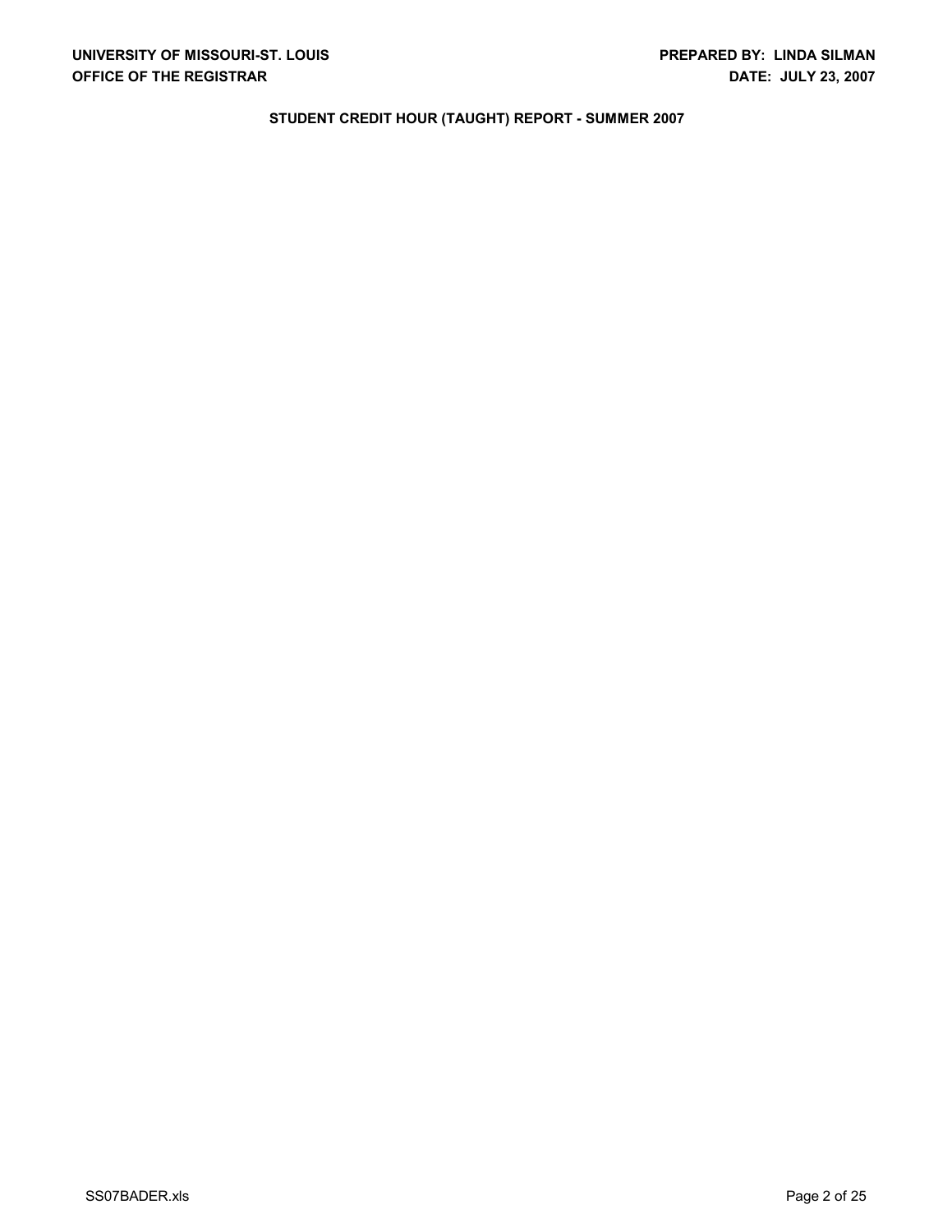|                     | <b>DAY</b>     |                 | <b>EVENING</b> |                 | <b>TOTAL</b>   |                 |
|---------------------|----------------|-----------------|----------------|-----------------|----------------|-----------------|
|                     | <b>STUDENT</b> | <b>ENROLLED</b> | <b>STUDENT</b> | <b>ENROLLED</b> | <b>STUDENT</b> | <b>ENROLLED</b> |
| <b>BIOLOGY</b>      | <b>CR HRS</b>  | <b>STUDENT</b>  | <b>CR HRS</b>  | <b>STUDENT</b>  | <b>CR HRS</b>  | <b>STUDENTI</b> |
| $0 - 0999$          |                |                 |                |                 |                | O               |
| 1000 - 2999         | 654            | 211             |                |                 | 654            | 211             |
| $3000 - 3999$       | 8              | 4               |                |                 | 8              | 4               |
| $4000 - 4999$       | 102            | 42              |                |                 | 102            | 42              |
| 0 - 4999 TOTALI     | 764            | 257             | $\bf{0}$       |                 | 764            | 257             |
| $5000 - 7999$       | 66             | 31              |                |                 | 66             | 31              |
| <b>GRAND TOTALI</b> | 830            | 288             | 0              |                 | 830            | 288             |

|                    | <b>DAY</b>     |                 | <b>EVENING</b> |                 | <b>TOTAL</b>   |                 |
|--------------------|----------------|-----------------|----------------|-----------------|----------------|-----------------|
|                    | <b>STUDENT</b> | <b>ENROLLED</b> | <b>STUDENT</b> | <b>ENROLLED</b> | <b>STUDENT</b> | <b>ENROLLED</b> |
| <b>CHEMISTRY</b>   | <b>CR HRS</b>  | <b>STUDENTI</b> | <b>CR HRS</b>  | <b>STUDENT</b>  | <b>CR HRS</b>  | <b>STUDENTI</b> |
| $0 - 0999$         |                |                 |                |                 |                |                 |
| 1000 - 2999        | 188            | 58              | 363            | 121             | 551            | 179             |
| $3000 - 3999$      | 12             |                 |                |                 | 12             |                 |
| $4000 - 4999$      |                |                 |                |                 |                |                 |
| 0 - 4999 TOTALI    | 200            | 65              | 363            | 121             | 563            | 186             |
| $5000 - 7999$      | 46             | 28              |                |                 | 46             | 28              |
| <b>GRAND TOTAL</b> | 246            | 93              | 363            | 121             | 609            | 214             |

|                    | <b>DAY</b>     |                 | <b>EVENING</b> |                 | <b>TOTAL</b>   |                 |
|--------------------|----------------|-----------------|----------------|-----------------|----------------|-----------------|
|                    | <b>STUDENT</b> | <b>ENROLLED</b> | <b>STUDENT</b> | <b>ENROLLED</b> | <b>STUDENT</b> | <b>ENROLLED</b> |
| <b>CHINESE</b>     | <b>CR HRS</b>  | <b>STUDENT</b>  | <b>CR HRS</b>  | <b>STUDENT</b>  | <b>CR HRS</b>  | <b>STUDENT</b>  |
| $0 - 0999$         |                |                 |                |                 |                |                 |
| $1000 - 2999$      |                |                 |                |                 |                |                 |
| $3000 - 3999$      |                |                 |                |                 |                |                 |
| $4000 - 4999$      |                |                 |                |                 |                |                 |
| $0 - 4999$ TOTAL   |                |                 |                |                 |                |                 |
| $5000 - 7999$      |                |                 |                |                 |                |                 |
| <b>GRAND TOTAL</b> |                | o               |                |                 |                |                 |

|                         | <b>DAY</b>     |                 | <b>EVENING</b> |                 | <b>TOTAL</b>   |                  |
|-------------------------|----------------|-----------------|----------------|-----------------|----------------|------------------|
|                         | <b>STUDENT</b> | <b>ENROLLED</b> | <b>STUDENT</b> | <b>ENROLLED</b> | <b>STUDENT</b> | <b>ENROLLEDI</b> |
| <b>COMPUTER SCIENCE</b> | <b>CR HRS</b>  | <b>STUDENT</b>  | <b>CR HRS</b>  | <b>STUDENT</b>  | <b>CR HRS</b>  | <b>STUDENT</b>   |
| $0 - 0999$              |                |                 |                |                 | Ü              |                  |
| 1000 - 2999             |                |                 | 108            | 36              | 108            | 36               |
| 3000 - 3999             |                |                 |                |                 | $\bf{0}$       |                  |
| 4000 - 4999             | 27             | 9               | 18             |                 | 45             | 15               |
| 0 - 4999 TOTALI         | 27             | 9               | 126            | 42              | 153            | 51               |
| 5000 - 7999             | 47             | 17              |                |                 | 47             | 17               |
| <b>GRAND TOTAL</b>      | 74             | 26              | 126            | 42              | 200            | 68               |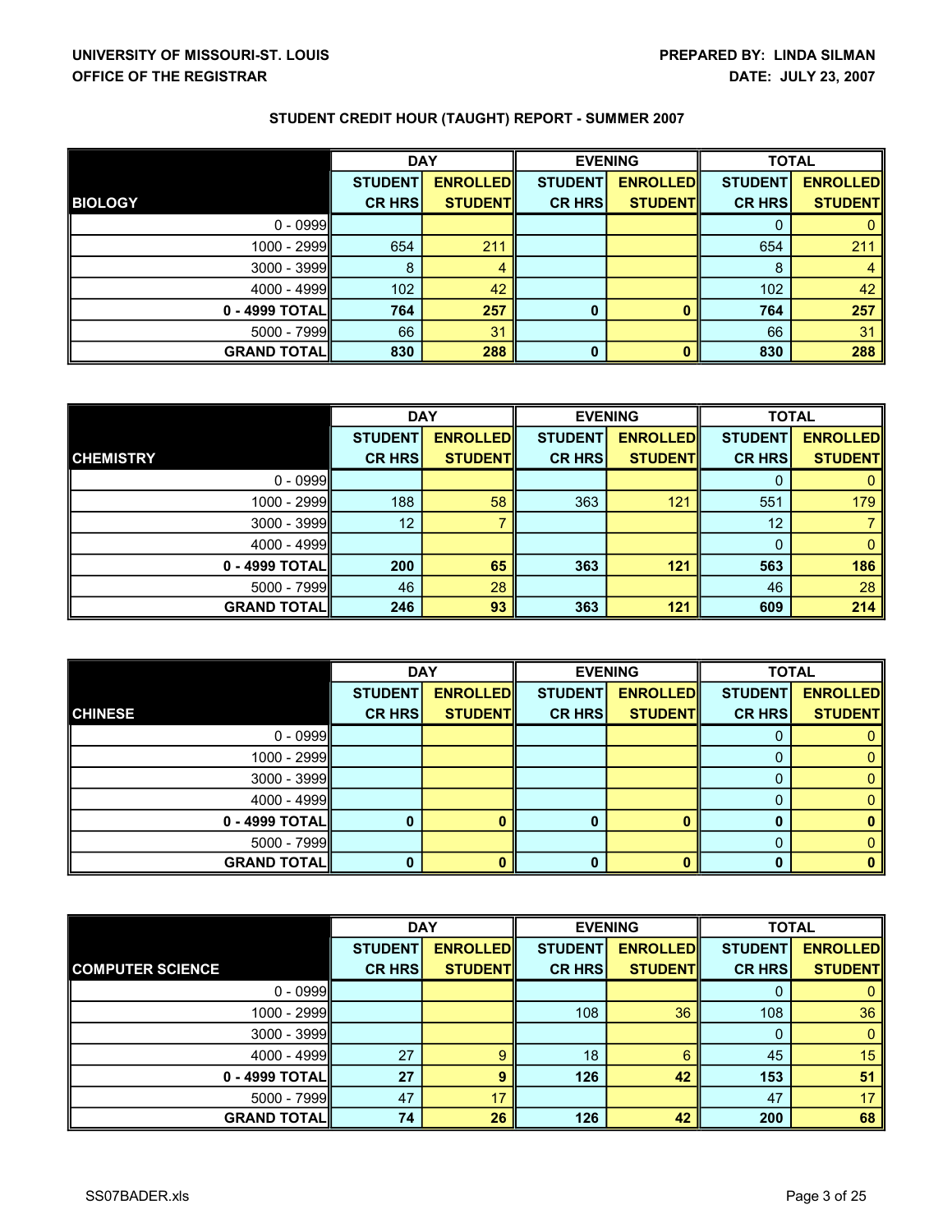| STUDENT CREDIT HOUR (TAUGHT) REPORT - SUMMER 2007 |  |
|---------------------------------------------------|--|
|---------------------------------------------------|--|

|                         | <b>DAY</b>     |                 | <b>EVENING</b> |                 | <b>TOTAL</b>   |                  |
|-------------------------|----------------|-----------------|----------------|-----------------|----------------|------------------|
|                         | <b>STUDENT</b> | <b>ENROLLED</b> | <b>STUDENT</b> | <b>ENROLLED</b> | <b>STUDENT</b> | <b>ENROLLEDI</b> |
| <b>CRIMINAL JUSTICE</b> | <b>CR HRS</b>  | <b>STUDENTI</b> | <b>CR HRS</b>  | <b>STUDENTI</b> | <b>CR HRS</b>  | <b>STUDENTI</b>  |
| $0 - 0999$              |                |                 |                |                 |                |                  |
| 1000 - 2999             | 306            | 102             | 141            | 47              | 447            | 149              |
| $3000 - 3999$           | 12             | 6               |                |                 | 12             | 6                |
| $4000 - 4999$           | 165            | 55              | 24             |                 | 189            | 63               |
| 0 - 4999 TOTAL          | 483            | 163             | 165            | 55              | 648            | 218              |
| $5000 - 7999$           |                |                 |                |                 | $\Omega$       | 0                |
| <b>GRAND TOTAL</b>      | 483            | 163             | 165            | 55              | 648            | 218              |

|                    | <b>DAY</b>     |                 | <b>EVENING</b> |                 | <b>TOTAL</b>   |                 |
|--------------------|----------------|-----------------|----------------|-----------------|----------------|-----------------|
|                    | <b>STUDENT</b> | <b>ENROLLED</b> | <b>STUDENT</b> | <b>ENROLLED</b> | <b>STUDENT</b> | <b>ENROLLED</b> |
| <b>ECONOMICS</b>   | <b>CR HRS</b>  | <b>STUDENTI</b> | <b>CR HRS</b>  | <b>STUDENT</b>  | <b>CR HRS</b>  | <b>STUDENTI</b> |
| $0 - 0999$         |                |                 |                |                 |                |                 |
| 1000 - 2999        | 185            | 83              | 213            | 71              | 398            | 154             |
| $3000 - 3999$      | 48             | 16              |                |                 | 48             | 16              |
| $4000 - 4999$      | 16             | 6               |                |                 | 16             | 6               |
| 0 - 4999 TOTALI    | 249            | 105             | 213            | 71              | 462            | 176             |
| $5000 - 7999$      | 26             | 9               |                |                 | 26             | 9               |
| <b>GRAND TOTAL</b> | 275            | 114             | 213            | 71              | 488            | 185             |

|                    | <b>DAY</b>     |                 | <b>EVENING</b> |                 | <b>TOTAL</b>   |                 |
|--------------------|----------------|-----------------|----------------|-----------------|----------------|-----------------|
|                    | <b>STUDENT</b> | <b>ENROLLED</b> | <b>STUDENT</b> | <b>ENROLLED</b> | <b>STUDENT</b> | <b>ENROLLED</b> |
| <b>ENGLISH</b>     | <b>CR HRS</b>  | <b>STUDENT</b>  | <b>CR HRS</b>  | <b>STUDENT</b>  | <b>CR HRS</b>  | <b>STUDENTI</b> |
| $0 - 0999$         |                |                 |                |                 |                |                 |
| $1000 - 2999$      | 195            | 65              |                |                 | 195            | 65              |
| $3000 - 3999$      | 579            | 208             | 129            | 43              | 708            | 251             |
| $4000 - 4999$      | 66             | 22              |                |                 | 66             | 22              |
| 0 - 4999 TOTALI    | 840            | 295             | 129            | 43              | 969            | 338             |
| $5000 - 7999$      | 75             | 25              |                |                 | 75             | 25              |
| <b>GRAND TOTAL</b> | 915            | 320             | 129            | 43              | 1,044          | 363             |

|                            | <b>DAY</b>     |                 | <b>EVENING</b> |                 | <b>TOTAL</b>   |                 |
|----------------------------|----------------|-----------------|----------------|-----------------|----------------|-----------------|
| <b>ENGLISH AS A SECOND</b> | <b>STUDENT</b> | <b>ENROLLED</b> | <b>STUDENT</b> | <b>ENROLLED</b> | <b>STUDENT</b> | <b>ENROLLED</b> |
| <b>LANGUAGE</b>            | <b>CR HRS</b>  | <b>STUDENT</b>  | <b>CR HRSI</b> | <b>STUDENTI</b> | <b>CR HRS</b>  | <b>STUDENTI</b> |
| $0 - 0999$                 |                |                 |                |                 |                |                 |
| 1000 - 2999                |                |                 |                |                 |                |                 |
| $3000 - 3999$              |                |                 |                |                 |                |                 |
| $4000 - 4999$              |                |                 |                |                 |                |                 |
| 0 - 4999 TOTAL             |                |                 |                |                 |                |                 |
| $5000 - 7999$              |                |                 |                |                 |                |                 |
| <b>GRAND TOTAL</b>         |                |                 |                |                 |                |                 |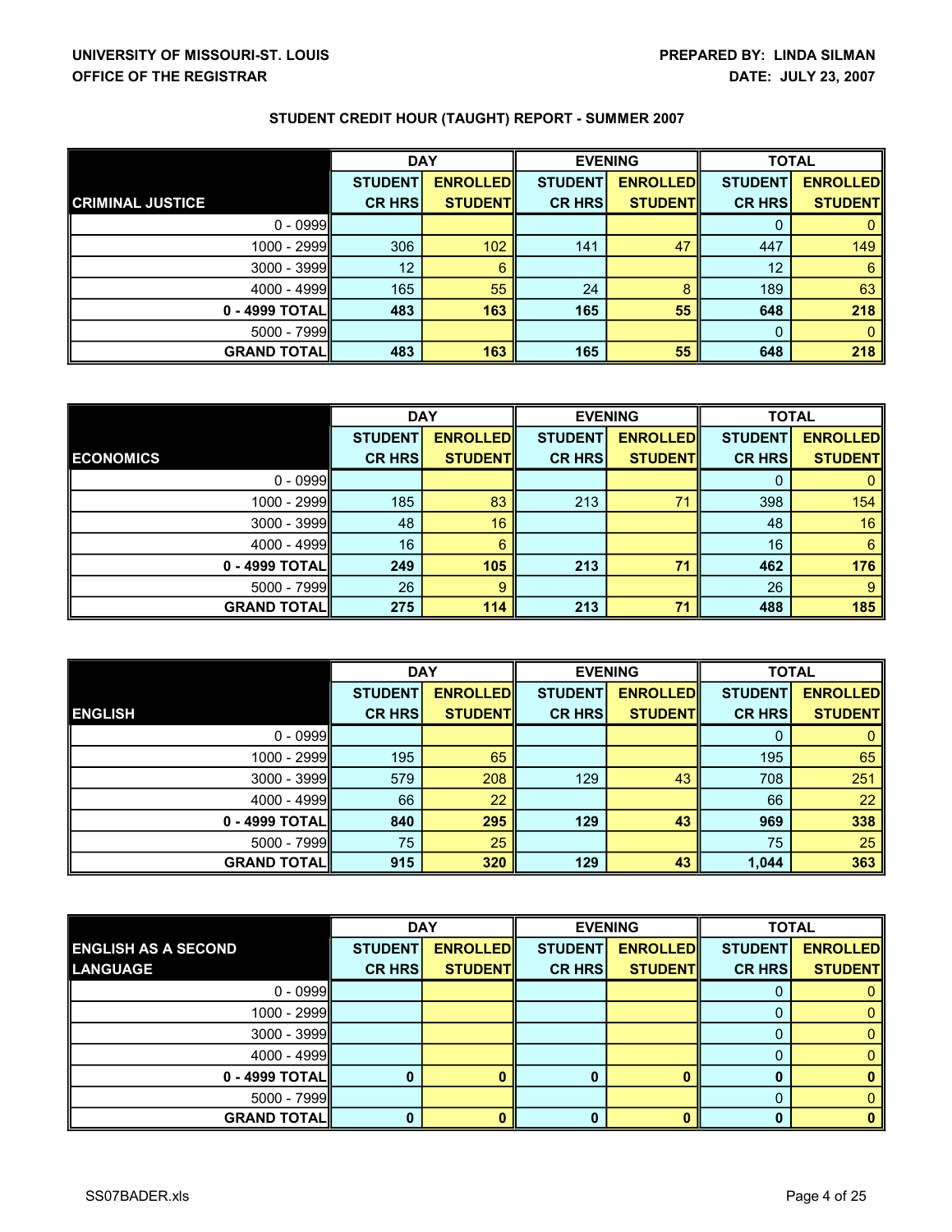|                         | <b>DAY</b>     |                 | <b>EVENING</b> |                 | <b>TOTAL</b>   |                 |
|-------------------------|----------------|-----------------|----------------|-----------------|----------------|-----------------|
|                         | <b>STUDENT</b> | <b>ENROLLED</b> | <b>STUDENT</b> | <b>ENROLLED</b> | <b>STUDENT</b> | <b>ENROLLED</b> |
| <b>FOREIGN LANGUAGE</b> | <b>CR HRS</b>  | <b>STUDENTI</b> | <b>CR HRS</b>  | <b>STUDENT</b>  | <b>CR HRS</b>  | <b>STUDENT</b>  |
| $0 - 0999$              |                |                 |                |                 | O              |                 |
| 1000 - 2999             |                |                 |                |                 |                |                 |
| $3000 - 3999$           |                |                 |                |                 |                |                 |
| $4000 - 4999$           |                |                 |                |                 |                |                 |
| $0 - 4999$ TOTAL        | 0              | 0               | 0              |                 |                | 0               |
| $5000 - 7999$           |                |                 |                |                 |                |                 |
| <b>GRAND TOTALI</b>     |                | 0               | 0              |                 |                | 0               |

|                     | <b>DAY</b>     |                 | <b>EVENING</b> |                 | <b>TOTAL</b>   |                 |
|---------------------|----------------|-----------------|----------------|-----------------|----------------|-----------------|
|                     | <b>STUDENT</b> | <b>ENROLLED</b> | <b>STUDENT</b> | <b>ENROLLED</b> | <b>STUDENT</b> | <b>ENROLLED</b> |
| <b>FRENCH</b>       | <b>CR HRS</b>  | <b>STUDENT</b>  | <b>CR HRS</b>  | <b>STUDENT</b>  | <b>CR HRS</b>  | <b>STUDENTI</b> |
| $0 - 0999$          |                |                 |                |                 |                |                 |
| $1000 - 2999$       | 180            | 36              |                |                 | 180            | 36              |
| $3000 - 3999$       | 18             | 6               |                |                 | 18             | 6               |
| $4000 - 4999$       |                |                 |                |                 |                | 0               |
| $0 - 4999$ TOTAL    | 198            | 42              | 0              |                 | 198            | 42              |
| $5000 - 7999$       |                |                 |                |                 |                | 0               |
| <b>GRAND TOTALI</b> | 198            | 42              | 0              |                 | 198            | 42              |

|                    | <b>DAY</b>     |                 |                | <b>EVENING</b>  |                | <b>TOTAL</b>    |
|--------------------|----------------|-----------------|----------------|-----------------|----------------|-----------------|
|                    | <b>STUDENT</b> | <b>ENROLLED</b> | <b>STUDENT</b> | <b>ENROLLED</b> | <b>STUDENT</b> | <b>ENROLLED</b> |
| <b>GEOGRAPHY</b>   | <b>CR HRS</b>  | <b>STUDENT</b>  | <b>CR HRS</b>  | <b>STUDENTI</b> | <b>CR HRS</b>  | <b>STUDENTI</b> |
| $0 - 0999$         |                |                 |                |                 |                |                 |
| $1000 - 2999$      | 45             | 15              |                |                 | 45             | 15              |
| $3000 - 3999$      |                |                 |                |                 |                |                 |
| $4000 - 4999$      |                |                 |                |                 |                |                 |
| 0 - 4999 TOTAL     | 45             | 15              |                |                 | 45             | 15              |
| $5000 - 7999$      |                |                 |                |                 |                |                 |
| <b>GRAND TOTAL</b> | 45             | 15              |                |                 | 45             | 15              |

|                    | <b>DAY</b>     |                 | <b>EVENING</b> |                 | <b>TOTAL</b>   |                 |
|--------------------|----------------|-----------------|----------------|-----------------|----------------|-----------------|
|                    | <b>STUDENT</b> | <b>ENROLLED</b> | <b>STUDENT</b> | <b>ENROLLED</b> | <b>STUDENT</b> | <b>ENROLLED</b> |
| <b>GEOLOGY</b>     | <b>CR HRS</b>  | <b>STUDENT</b>  | <b>CR HRS</b>  | <b>STUDENT</b>  | <b>CR HRS</b>  | <b>STUDENT</b>  |
| $0 - 0999$         |                |                 |                |                 | O              |                 |
| 1000 - 2999        |                |                 | 116            | 35              | 116            | 35              |
| $3000 - 3999$      |                |                 |                |                 |                |                 |
| 4000 - 4999        |                |                 |                |                 | 0              |                 |
| 0 - 4999 TOTALI    | 0              |                 | 116            | 35              | 116            | 35              |
| 5000 - 7999        |                |                 |                |                 |                |                 |
| <b>GRAND TOTAL</b> | 0              |                 | 116            | 35 <sup>°</sup> | 116            | 35              |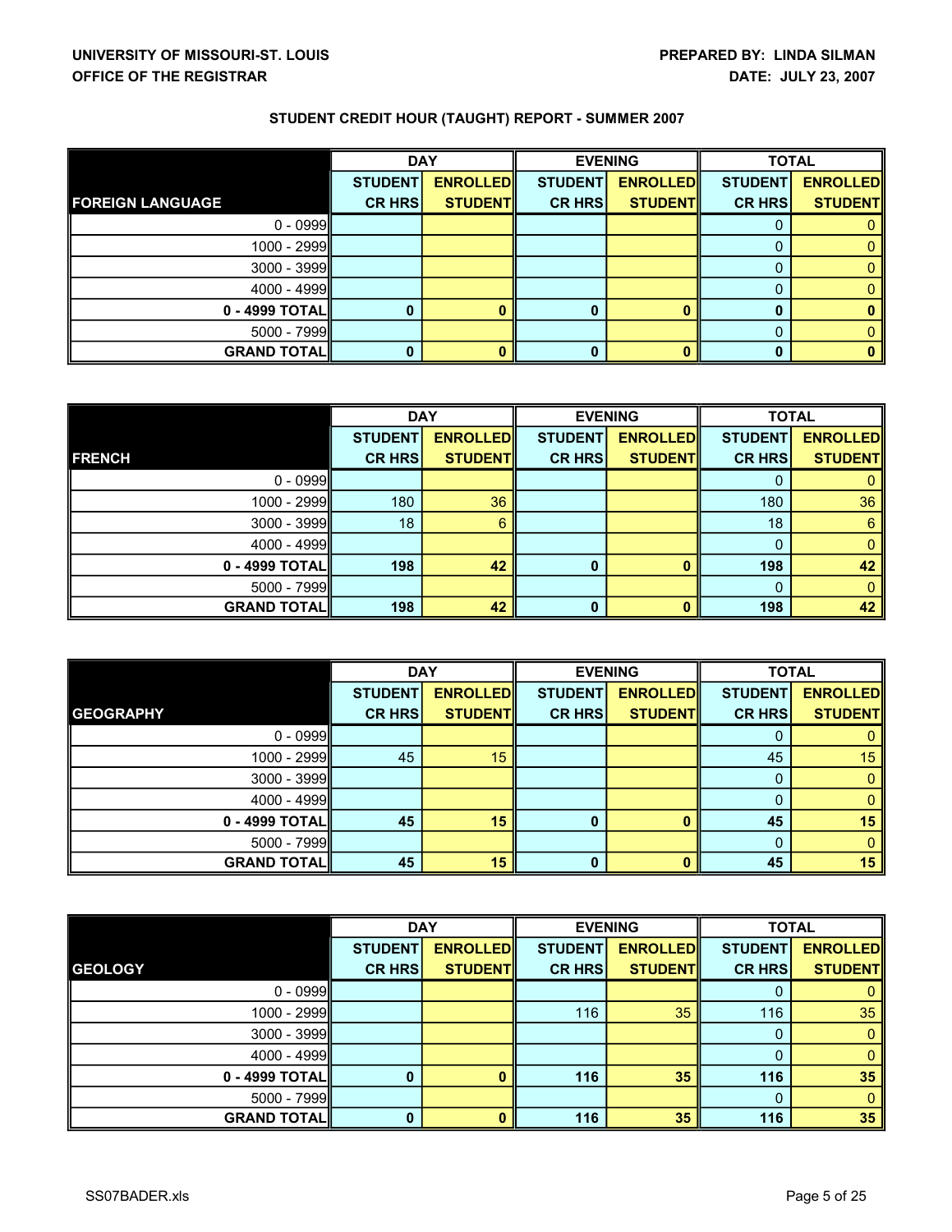|                    | <b>DAY</b>     |                 |                | <b>EVENING</b>  | <b>TOTAL</b>   |                 |
|--------------------|----------------|-----------------|----------------|-----------------|----------------|-----------------|
|                    | <b>STUDENT</b> | <b>ENROLLED</b> | <b>STUDENT</b> | <b>ENROLLED</b> | <b>STUDENT</b> | <b>ENROLLED</b> |
| <b>GERMAN</b>      | <b>CR HRS</b>  | <b>STUDENT</b>  | <b>CR HRS</b>  | <b>STUDENT</b>  | <b>CR HRS</b>  | <b>STUDENT</b>  |
| $0 - 0999$         |                |                 |                |                 |                |                 |
| $1000 - 2999$      |                |                 |                |                 |                |                 |
| $3000 - 3999$      |                |                 |                |                 |                |                 |
| $4000 - 4999$      |                |                 |                |                 |                |                 |
| $0 - 4999$ TOTAL   |                |                 |                |                 |                |                 |
| $5000 - 7999$      |                |                 |                |                 |                |                 |
| <b>GRAND TOTAL</b> |                | 0               |                |                 |                | 0               |

|                             | <b>DAY</b>     |                 | <b>EVENING</b> |                 | <b>TOTAL</b>   |                 |
|-----------------------------|----------------|-----------------|----------------|-----------------|----------------|-----------------|
|                             | <b>STUDENT</b> | <b>ENROLLED</b> | <b>STUDENT</b> | <b>ENROLLED</b> | <b>STUDENT</b> | <b>ENROLLED</b> |
| <b>GREEK ANCIENT/MODERN</b> | <b>CR HRS</b>  | <b>STUDENT</b>  | <b>CR HRS</b>  | <b>STUDENT</b>  | <b>CR HRS</b>  | <b>STUDENT</b>  |
| $0 - 0999$                  |                |                 |                |                 |                |                 |
| $1000 - 2999$               |                |                 |                |                 |                |                 |
| $3000 - 3999$               |                |                 |                |                 |                |                 |
| $4000 - 4999$               |                |                 |                |                 |                |                 |
| $0 - 4999$ TOTAL            |                | n               |                |                 |                |                 |
| $5000 - 7999$               |                |                 |                |                 |                |                 |
| <b>GRAND TOTAL</b>          |                | 0               |                |                 |                |                 |

|                    | <b>DAY</b>     |                 |                | <b>EVENING</b>  | <b>TOTAL</b>   |                 |
|--------------------|----------------|-----------------|----------------|-----------------|----------------|-----------------|
|                    | <b>STUDENT</b> | <b>ENROLLED</b> | <b>STUDENT</b> | <b>ENROLLED</b> | <b>STUDENT</b> | <b>ENROLLED</b> |
| <b>HISTORY</b>     | <b>CR HRS</b>  | <b>STUDENT</b>  | <b>CR HRS</b>  | <b>STUDENT</b>  | <b>CR HRS</b>  | <b>STUDENTI</b> |
| $0 - 0999$         |                |                 |                |                 |                |                 |
| $1000 - 2999$      | 198            | 66              |                |                 | 198            | 66              |
| $3000 - 3999$      | 93             | 31              |                |                 | 93             | 31              |
| $4000 - 4999$      | 4              |                 |                |                 |                | ≘               |
| $0 - 4999$ TOTAL   | 295            | 99              |                |                 | 295            | 99              |
| $5000 - 7999$      | 136            | 44              |                |                 | 136            | 44              |
| <b>GRAND TOTAL</b> | 431            | 143             | O              |                 | 431            | 143             |

|                    | <b>DAY</b>     |                 | <b>EVENING</b> |                 | <b>TOTAL</b>    |                 |
|--------------------|----------------|-----------------|----------------|-----------------|-----------------|-----------------|
|                    | <b>STUDENT</b> | <b>ENROLLED</b> | <b>STUDENT</b> | <b>ENROLLED</b> | <b>STUDENT</b>  | <b>ENROLLED</b> |
| <b>HONORS</b>      | <b>CR HRS</b>  | <b>STUDENT</b>  | <b>CR HRS</b>  | <b>STUDENT</b>  | <b>CR HRS</b>   | <b>STUDENTI</b> |
| $0 - 0999$         |                |                 |                |                 | O               |                 |
| 1000 - 2999        | 30             | 10              |                |                 | 30              | 10              |
| 3000 - 3999        | 33             | 11              |                |                 | 33 <sup>°</sup> | 11              |
| 4000 - 4999        | 35             | 16              |                |                 | 35              | 16              |
| 0 - 4999 TOTALI    | 98             | 37              | 0              |                 | 98              | 37              |
| 5000 - 7999        |                |                 |                |                 |                 |                 |
| <b>GRAND TOTAL</b> | 98             | 37              | 0              |                 | 98              | 37              |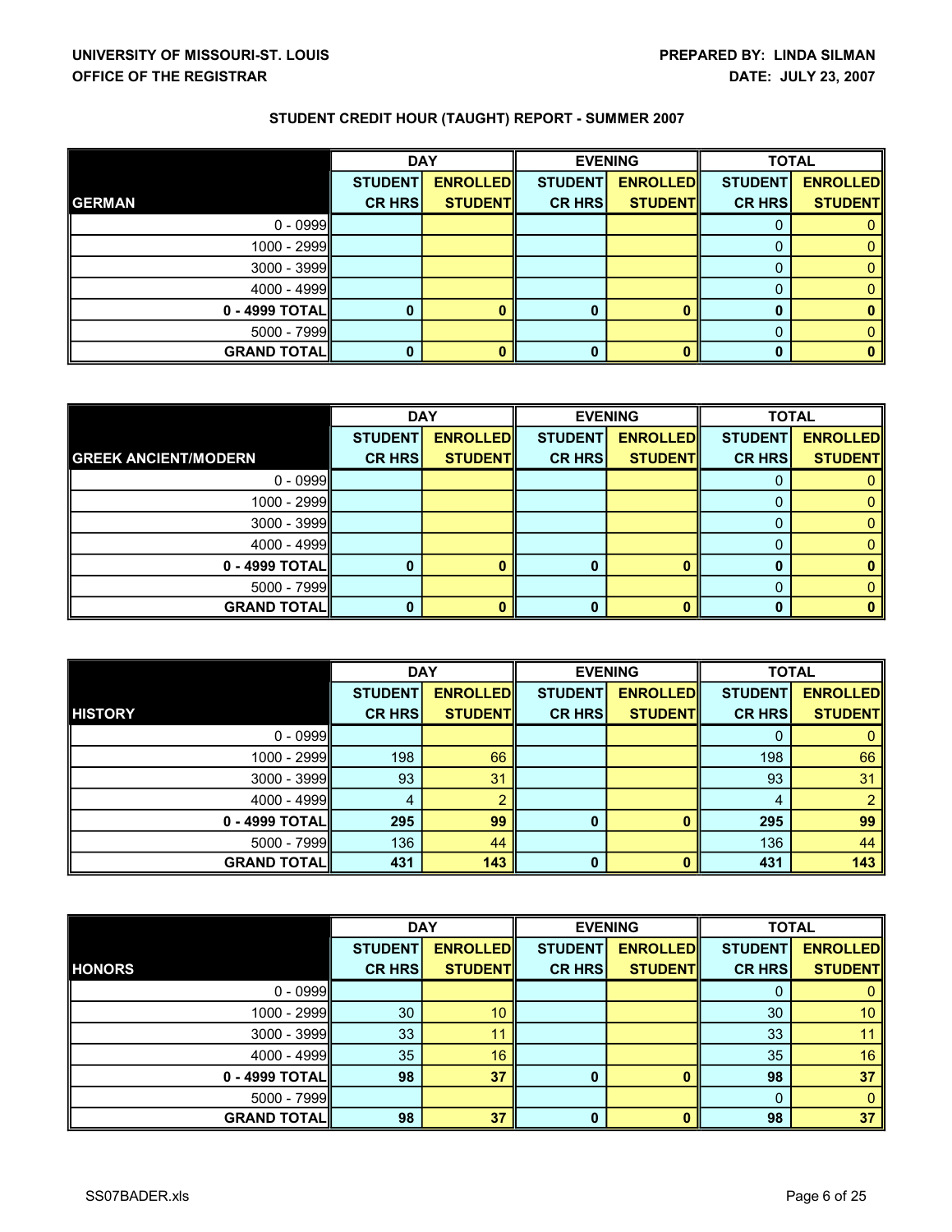|                          | <b>DAY</b>     |                 | <b>EVENING</b> |                 | <b>TOTAL</b>   |                 |
|--------------------------|----------------|-----------------|----------------|-----------------|----------------|-----------------|
|                          | <b>STUDENT</b> | <b>ENROLLED</b> | <b>STUDENT</b> | <b>ENROLLED</b> | <b>STUDENT</b> | <b>ENROLLED</b> |
| <b>INTERDISCIPLINARY</b> | <b>CR HRS</b>  | <b>STUDENT</b>  | <b>CR HRS</b>  | <b>STUDENT</b>  | <b>CR HRS</b>  | <b>STUDENT</b>  |
| $0 - 0999$               |                |                 |                |                 |                |                 |
| $1000 - 2999$            |                |                 |                |                 |                |                 |
| $3000 - 3999$            |                |                 |                |                 |                |                 |
| $4000 - 4999$            |                |                 |                |                 |                |                 |
| $0 - 4999$ TOTAL         |                |                 |                |                 |                |                 |
| $5000 - 7999$            |                |                 |                |                 |                |                 |
| <b>GRAND TOTAL</b>       |                | 0               |                |                 |                |                 |

|                    | <b>DAY</b>     |                 |                | <b>EVENING</b>  | <b>TOTAL</b>   |                 |
|--------------------|----------------|-----------------|----------------|-----------------|----------------|-----------------|
|                    | <b>STUDENT</b> | <b>ENROLLED</b> | <b>STUDENT</b> | <b>ENROLLED</b> | <b>STUDENT</b> | <b>ENROLLED</b> |
| <b>ITALIAN</b>     | <b>CR HRS</b>  | <b>STUDENT</b>  | <b>CR HRS</b>  | <b>STUDENT</b>  | <b>CR HRS</b>  | <b>STUDENT</b>  |
| $0 - 0999$         |                |                 |                |                 |                |                 |
| $1000 - 2999$      |                |                 |                |                 |                |                 |
| $3000 - 3999$      |                |                 |                |                 |                |                 |
| $4000 - 4999$      |                |                 |                |                 |                |                 |
| $0 - 4999$ TOTAL   |                | n               |                |                 |                |                 |
| $5000 - 7999$      |                |                 |                |                 |                |                 |
| <b>GRAND TOTAL</b> |                | 0               |                |                 |                |                 |

|                    | <b>DAY</b>     |                 | <b>EVENING</b> |                 | <b>TOTAL</b>   |                 |
|--------------------|----------------|-----------------|----------------|-----------------|----------------|-----------------|
|                    | <b>STUDENT</b> | <b>ENROLLED</b> | <b>STUDENT</b> | <b>ENROLLED</b> | <b>STUDENT</b> | <b>ENROLLED</b> |
| <b>JAPANESE</b>    | <b>CR HRS</b>  | <b>STUDENT</b>  | <b>CR HRS</b>  | <b>STUDENT</b>  | <b>CR HRS</b>  | <b>STUDENTI</b> |
| $0 - 0999$         |                |                 |                |                 |                |                 |
| $1000 - 2999$      | 13             | 13              |                |                 | 13             | 13              |
| $3000 - 3999$      |                |                 |                |                 |                |                 |
| $4000 - 4999$      |                |                 |                |                 |                |                 |
| $0 - 4999$ TOTAL   | 13             | 13              |                |                 | 13             | 13              |
| $5000 - 7999$      |                |                 |                |                 |                |                 |
| <b>GRAND TOTAL</b> | 13             | 13              |                |                 | 13             | 13              |

|                    | <b>DAY</b>     |                 | <b>EVENING</b> |                 | <b>TOTAL</b>   |                 |
|--------------------|----------------|-----------------|----------------|-----------------|----------------|-----------------|
|                    | <b>STUDENT</b> | <b>ENROLLED</b> | <b>STUDENT</b> | <b>ENROLLED</b> | <b>STUDENT</b> | <b>ENROLLED</b> |
| <b>LATIN</b>       | <b>CR HRS</b>  | <b>STUDENT</b>  | <b>CR HRS</b>  | <b>STUDENT</b>  | <b>CR HRS</b>  | <b>STUDENT</b>  |
| $0 - 0999$         |                |                 |                |                 |                |                 |
| 1000 - 2999        |                |                 |                |                 |                |                 |
| $3000 - 3999$      |                |                 |                |                 |                |                 |
| 4000 - 4999        |                |                 |                |                 |                |                 |
| 0 - 4999 TOTAL     | $\bf{0}$       |                 | 0              |                 |                |                 |
| 5000 - 7999        |                |                 |                |                 |                |                 |
| <b>GRAND TOTAL</b> | 0              |                 | 0              |                 |                |                 |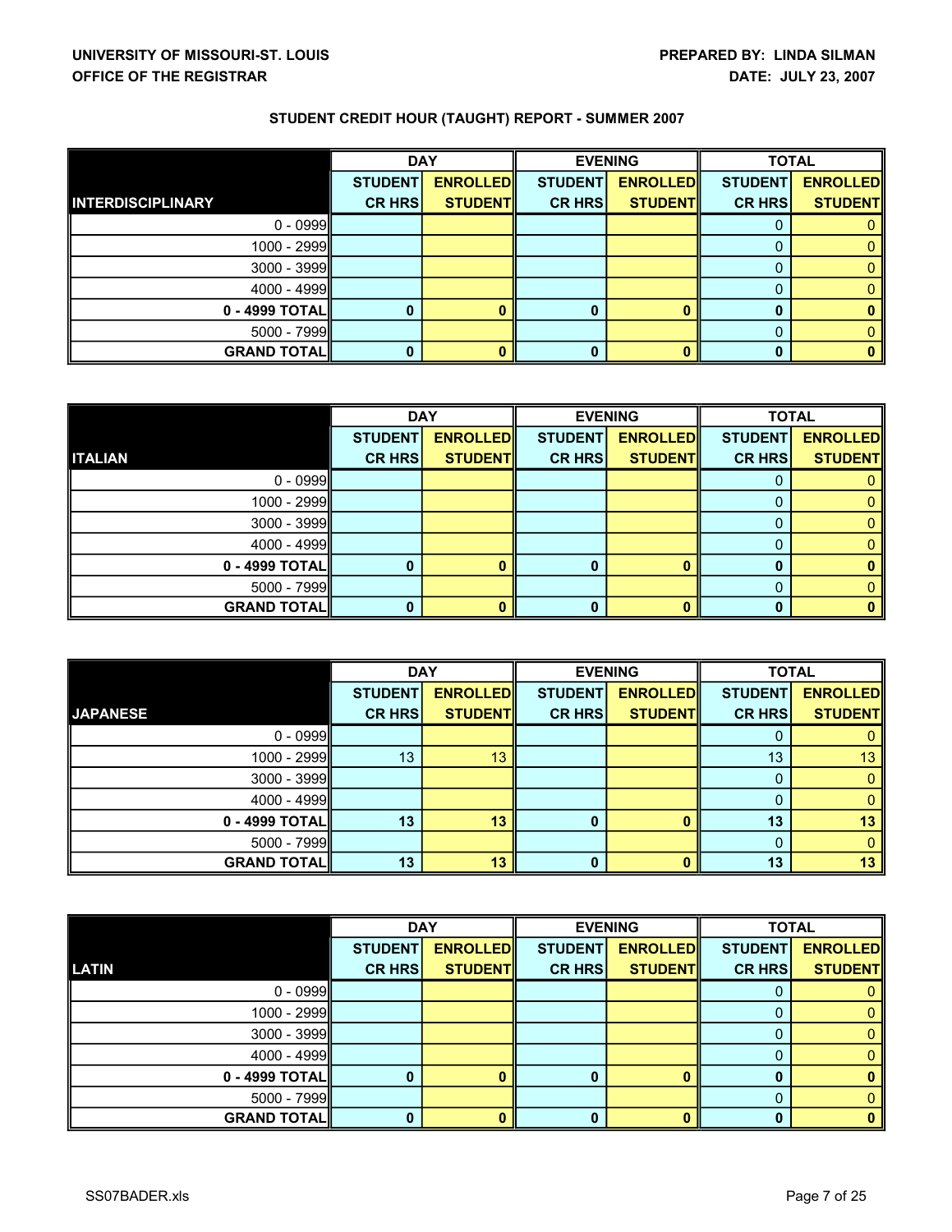|                     | <b>DAY</b>     |                 | <b>EVENING</b> |                 | <b>TOTAL</b>   |                 |
|---------------------|----------------|-----------------|----------------|-----------------|----------------|-----------------|
|                     | <b>STUDENT</b> | <b>ENROLLED</b> | <b>STUDENT</b> | <b>ENROLLED</b> | <b>STUDENT</b> | <b>ENROLLED</b> |
| <b>MATHEMATICS</b>  | <b>CR HRS</b>  | <b>STUDENT</b>  | <b>CR HRS</b>  | <b>STUDENTI</b> | <b>CR HRS</b>  | <b>STUDENTI</b> |
| $0 - 0999$          | 9              | 3               | 21             |                 | 30             | 10              |
| 1000 - 2999         | 525            | 151             | 943            | 301             | 1,468          | 452             |
| $3000 - 3999$       |                |                 | 60             | 20              | 60             | 20              |
| $4000 - 4999$       |                |                 | 135            | 45              | 135            | 45              |
| 0 - 4999 TOTALI     | 534            | 154             | 1,159          | 373             | 1,693          | 527             |
| $5000 - 7999$       | 36             | 12              |                |                 | 36             | 12 <sup>°</sup> |
| <b>GRAND TOTALI</b> | 570            | 166             | 1,159          | 373             | 1,729          | 539             |

|                    | <b>DAY</b>     |                 | <b>EVENING</b> |                 | <b>TOTAL</b>   |                 |
|--------------------|----------------|-----------------|----------------|-----------------|----------------|-----------------|
|                    | <b>STUDENT</b> | <b>ENROLLED</b> | <b>STUDENT</b> | <b>ENROLLED</b> | <b>STUDENT</b> | <b>ENROLLED</b> |
| <b>PHILOSOPHY</b>  | <b>CR HRS</b>  | <b>STUDENT</b>  | <b>CR HRS</b>  | <b>STUDENT</b>  | <b>CR HRS</b>  | <b>STUDENTI</b> |
| $0 - 0999$         |                |                 |                |                 |                |                 |
| 1000 - 2999        | 549            | 183             | 111            | 37              | 660            | 220             |
| $3000 - 3999$      | 159            | 53              |                |                 | 159            | 53              |
| $4000 - 4999$      | 14             | 5               |                |                 | 14             | 5               |
| 0 - 4999 TOTALI    | 722            | 241             | 111            | 37              | 833            | 278             |
| $5000 - 7999$      | 60             | 20              |                |                 | 60             | 20              |
| <b>GRAND TOTAL</b> | 782            | 261             | 111            | 37              | 893            | 298             |

|                    | <b>DAY</b>     |                 | <b>EVENING</b> |                 | <b>TOTAL</b>   |                 |
|--------------------|----------------|-----------------|----------------|-----------------|----------------|-----------------|
|                    | <b>STUDENT</b> | <b>ENROLLED</b> | <b>STUDENT</b> | <b>ENROLLED</b> | <b>STUDENT</b> | <b>ENROLLED</b> |
| <b>PHYSICS</b>     | <b>CR HRS</b>  | <b>STUDENT</b>  | <b>CR HRS</b>  | <b>STUDENT</b>  | <b>CR HRS</b>  | <b>STUDENTI</b> |
| $0 - 0999$         |                |                 |                |                 |                |                 |
| 1000 - 2999        | 1,005          | 260             |                |                 | 1,005          | 260             |
| $3000 - 3999$      | 6              | 5               |                |                 | 6              | 5               |
| $4000 - 4999$      | 24             | 8               |                |                 | 24             | 8               |
| $0 - 4999$ TOTAL   | 1,035          | 273             |                |                 | 1,035          | 273             |
| $5000 - 7999$      | 27             | 13              |                |                 | 27             | 13              |
| <b>GRAND TOTAL</b> | 1,062          | 286             | 0              |                 | 1,062          | 286             |

|                          | <b>DAY</b>     |                 | <b>EVENING</b> |                 | <b>TOTAL</b>   |                 |
|--------------------------|----------------|-----------------|----------------|-----------------|----------------|-----------------|
|                          | <b>STUDENT</b> | <b>ENROLLED</b> | <b>STUDENT</b> | <b>ENROLLED</b> | <b>STUDENT</b> | <b>ENROLLED</b> |
| <b>POLITICAL SCIENCE</b> | <b>CR HRS</b>  | <b>STUDENT</b>  | <b>CR HRS</b>  | <b>STUDENTI</b> | <b>CR HRS</b>  | <b>STUDENT</b>  |
| $0 - 0999$               |                |                 |                |                 | 0              |                 |
| 1000 - 2999              | 156            | 52              | 138            | 46              | 294            | 98              |
| 3000 - 3999              | 29             | 9               |                |                 | 29             | 9               |
| 4000 - 4999              |                |                 |                |                 |                |                 |
| 0 - 4999 TOTAL           | 185            | 61              | 138            | 46              | 323            | 107             |
| 5000 - 7999              | 28             | 11              |                |                 | 28             | 11              |
| <b>GRAND TOTAL</b>       | 213            | 72              | 138            | 46              | 351            | 118             |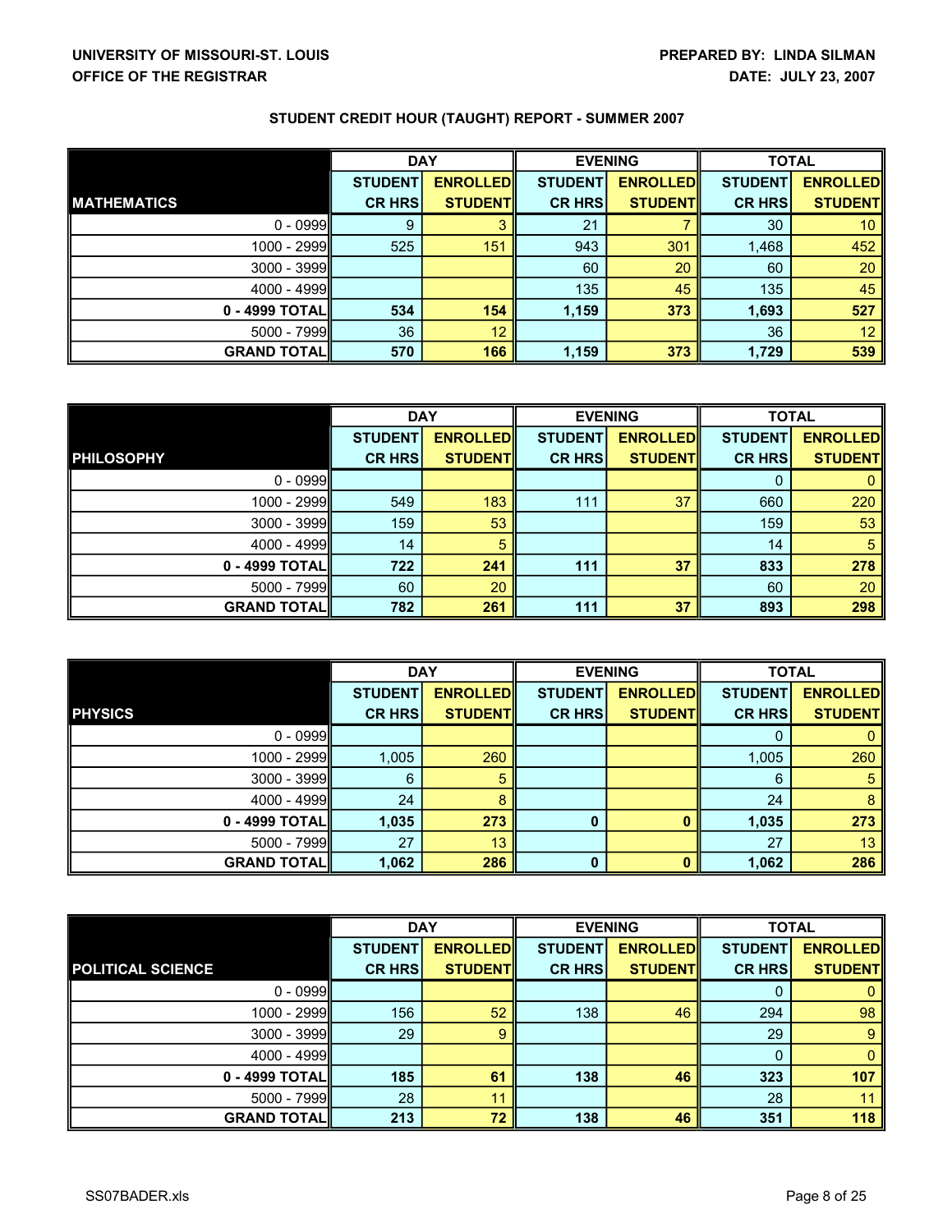|                    | <b>DAY</b>     |                 | <b>EVENING</b> |                 | <b>TOTAL</b>   |                 |
|--------------------|----------------|-----------------|----------------|-----------------|----------------|-----------------|
|                    | <b>STUDENT</b> | <b>ENROLLED</b> | <b>STUDENT</b> | <b>ENROLLED</b> | <b>STUDENT</b> | <b>ENROLLED</b> |
| <b>PSYCHOLOGY</b>  | <b>CR HRS</b>  | <b>STUDENT</b>  | <b>CR HRS</b>  | <b>STUDENTI</b> | <b>CR HRS</b>  | <b>STUDENTI</b> |
| $0 - 0999$         |                |                 |                |                 | 0              | 0               |
| 1000 - 2999        | 597            | 193             | 63             | 21              | 660            | 214             |
| 3000 - 3999        | 156            | 52              | 96             | 32              | 252            | 84              |
| 4000 - 4999        | 87             | 29              |                |                 | 87             | 29              |
| 0 - 4999 TOTALI    | 840            | 274             | 159            | 53              | 999            | 327             |
| 5000 - 7999        | 74             | 52              |                |                 | 74             | 52              |
| <b>GRAND TOTAL</b> | 914            | 326             | 159            | 53              | 1,073          | 379             |

|                    | <b>DAY</b>     |                  | <b>EVENING</b> |                 | <b>TOTAL</b>   |                 |
|--------------------|----------------|------------------|----------------|-----------------|----------------|-----------------|
| <b>SCHOOL OF</b>   | <b>STUDENT</b> | <b>ENROLLEDI</b> | <b>STUDENT</b> | <b>ENROLLED</b> | <b>STUDENT</b> | <b>ENROLLED</b> |
| <b>SOCIAL WORK</b> | <b>CR HRS</b>  | <b>STUDENT</b>   | <b>CR HRS</b>  | <b>STUDENTI</b> | <b>CR HRS</b>  | <b>STUDENTI</b> |
| $0 - 0999$         |                |                  |                |                 |                |                 |
| 1000 - 2999        | 9              |                  |                |                 | 9              | 3               |
| 3000 - 3999        |                |                  |                |                 |                |                 |
| $4000 - 4999$      | 129            | 43               | 192            | 64              | 321            | 107             |
| 0 - 4999 TOTALI    | 138            | 46               | 192            | 64              | 330            | 110             |
| 5000 - 7999        | 173            | 53               |                |                 | 173            | 53              |
| <b>GRAND TOTAL</b> | 311            | 99               | 192            | 64              | 503            | 163             |

|                    | <b>DAY</b>     |                 | <b>EVENING</b> |                 | <b>TOTAL</b>   |                 |
|--------------------|----------------|-----------------|----------------|-----------------|----------------|-----------------|
|                    | <b>STUDENT</b> | <b>ENROLLED</b> | <b>STUDENT</b> | <b>ENROLLED</b> | <b>STUDENT</b> | <b>ENROLLED</b> |
| <b>SOCIOLOGY</b>   | <b>CR HRS</b>  | <b>STUDENT</b>  | <b>CR HRS</b>  | <b>STUDENT</b>  | <b>CR HRS</b>  | <b>STUDENTI</b> |
| $0 - 0999$         |                |                 |                |                 |                |                 |
| 1000 - 2999        | 120            | 40              | 51             | 17              | 171            | 57              |
| $3000 - 3999$      | 120            | 40              |                |                 | 120            | 40              |
| $4000 - 4999$      | 93             | 31              | 15             |                 | 108            | 36              |
| 0 - 4999 TOTALI    | 333            | 111             | 66             | 22              | 399            | 133             |
| $5000 - 7999$      | 9              | 5               |                |                 | 9              | 5               |
| <b>GRAND TOTAL</b> | 342            | 116             | 66             | 22              | 408            | 138             |

|                    | <b>DAY</b>     |                 | <b>EVENING</b> |                 | <b>TOTAL</b>   |                 |
|--------------------|----------------|-----------------|----------------|-----------------|----------------|-----------------|
|                    | <b>STUDENT</b> | <b>ENROLLED</b> | <b>STUDENT</b> | <b>ENROLLED</b> | <b>STUDENT</b> | <b>ENROLLED</b> |
| <b>SPANISH</b>     | <b>CR HRS</b>  | <b>STUDENTI</b> | <b>CR HRS</b>  | <b>STUDENTI</b> | <b>CR HRS</b>  | <b>STUDENTI</b> |
| $0 - 0999$         |                |                 |                |                 |                |                 |
| 1000 - 2999        | 619            | 157             | 292            | 66              | 911            | 223             |
| 3000 - 3999        |                |                 |                |                 |                |                 |
| 4000 - 4999        |                |                 |                |                 |                |                 |
| 0 - 4999 TOTAL     | 619            | 157             | 292            | 66              | 911            | 223             |
| 5000 - 7999        |                |                 |                |                 |                |                 |
| <b>GRAND TOTAL</b> | 619            | 157             | 292            | 66              | 911            | 223             |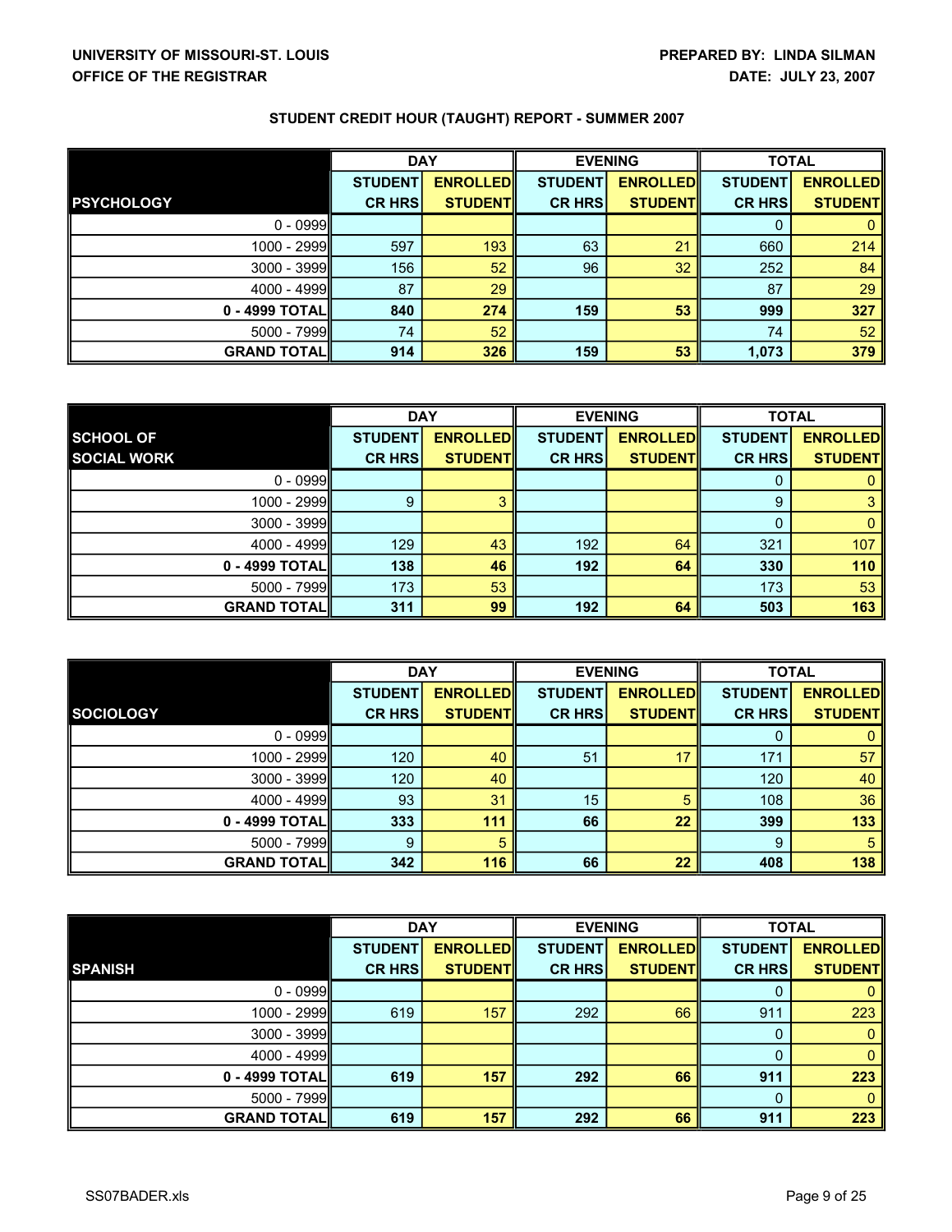|                             | <b>DAY</b>     |                 | <b>EVENING</b> |                 | <b>TOTAL</b>   |                 |
|-----------------------------|----------------|-----------------|----------------|-----------------|----------------|-----------------|
| <b>WOMEN'S &amp; GENDER</b> | <b>STUDENT</b> | <b>ENROLLED</b> | <b>STUDENT</b> | <b>ENROLLED</b> | <b>STUDENT</b> | <b>ENROLLED</b> |
| <b>STUDIES</b>              | <b>CR HRS</b>  | <b>STUDENT</b>  | <b>CR HRS</b>  | <b>STUDENT</b>  | <b>CR HRS</b>  | <b>STUDENT</b>  |
| $0 - 0999$                  |                |                 |                |                 |                |                 |
| 1000 - 2999                 | 51             | 17              | 12             |                 | 63             | 21              |
| $3000 - 3999$               |                |                 |                |                 |                |                 |
| $4000 - 4999$               | 12             | 4               | 24             |                 | 36             | 12              |
| $0 - 4999$ TOTAL            | 63             | 21              | 36             | 12              | 99             | 33              |
| $5000 - 7999$               | 3              |                 |                |                 |                |                 |
| <b>GRAND TOTAL</b>          | 66             | 22              | 36             | 12              | 102            | 34              |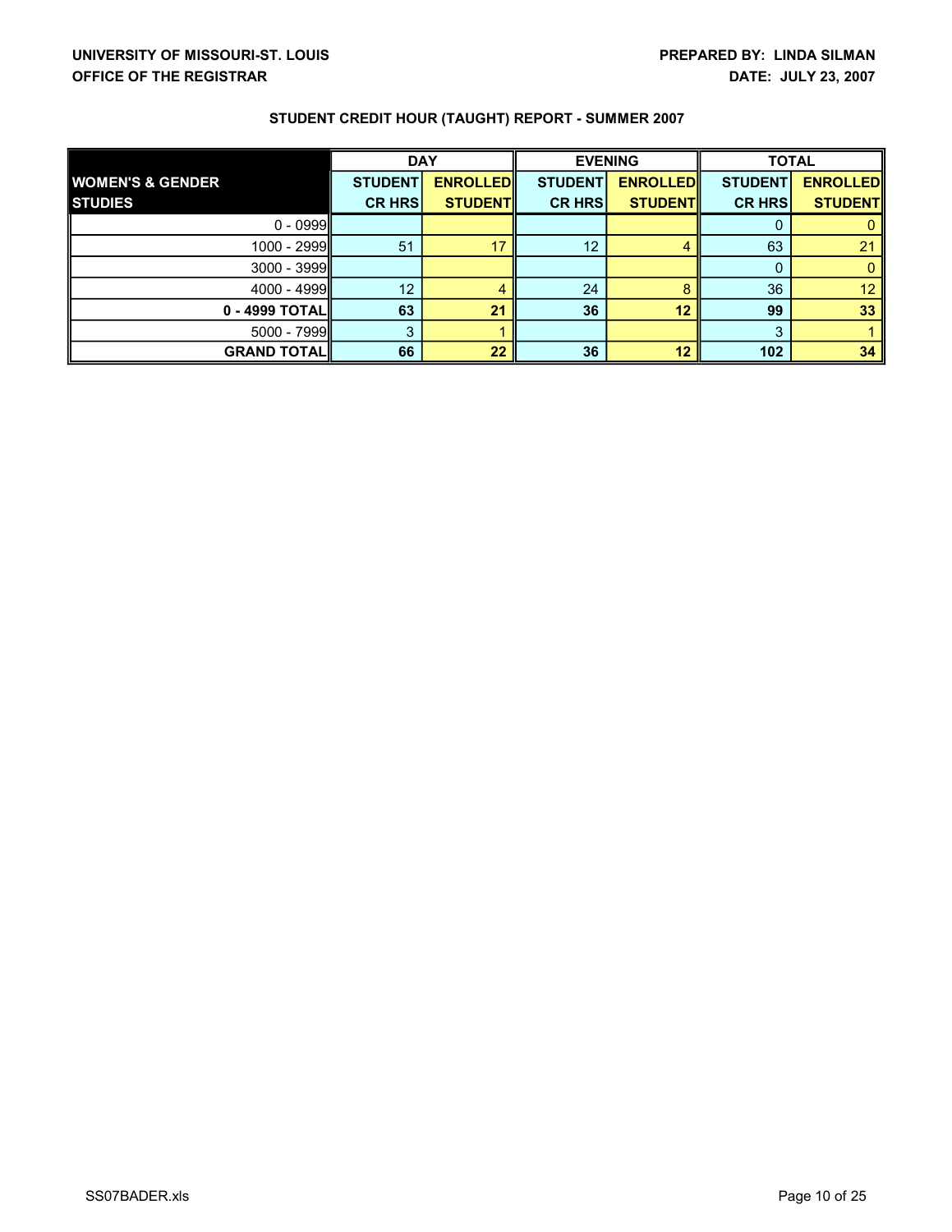|                      | <b>DAY</b>     |                 | <b>EVENING</b> |                 | <b>TOTAL</b>   |                 |
|----------------------|----------------|-----------------|----------------|-----------------|----------------|-----------------|
|                      | <b>STUDENT</b> | <b>ENROLLED</b> | <b>STUDENT</b> | <b>ENROLLED</b> | <b>STUDENT</b> | <b>ENROLLED</b> |
| <b>APPLIED MUSIC</b> | <b>CR HRS</b>  | <b>STUDENT</b>  | <b>CR HRS</b>  | <b>STUDENT</b>  | <b>CR HRS</b>  | <b>STUDENTI</b> |
| $0 - 0999$           |                |                 |                |                 |                |                 |
| 1000 - 2999          |                |                 |                |                 |                |                 |
| $3000 - 3999$        |                |                 |                |                 |                |                 |
| $4000 - 4999$        |                |                 |                |                 |                |                 |
| 0 - 4999 TOTAL       |                | 0               | 0              |                 |                | o               |
| $5000 - 7999$        |                |                 |                |                 |                |                 |
| <b>GRAND TOTALI</b>  |                | 0               | 0              |                 |                | 0               |

|                     | <b>DAY</b>     |                 | <b>EVENING</b> |                 | <b>TOTAL</b>   |                 |
|---------------------|----------------|-----------------|----------------|-----------------|----------------|-----------------|
|                     | <b>STUDENT</b> | <b>ENROLLED</b> | <b>STUDENT</b> | <b>ENROLLED</b> | <b>STUDENT</b> | <b>ENROLLED</b> |
| <b>ART HISTORY</b>  | <b>CR HRS</b>  | <b>STUDENT</b>  | <b>CR HRS</b>  | <b>STUDENT</b>  | <b>CR HRS</b>  | <b>STUDENTI</b> |
| $0 - 0999$          |                |                 |                |                 |                |                 |
| 1000 - 2999         | 111            | 37              | 81             | 27              | 192            | 64              |
| $3000 - 3999$       | 3              |                 |                |                 |                |                 |
| $4000 - 4999$       | 36             | 12              |                |                 | 36             | 12              |
| 0 - 4999 TOTALI     | 150            | 50              | 81             | 27              | 231            | 77              |
| $5000 - 7999$       |                |                 |                |                 |                | 0               |
| <b>GRAND TOTALI</b> | 150            | 50              | 81             | 27              | 231            | 77              |

|                      | <b>DAY</b>     |                 | <b>EVENING</b> |                 | <b>TOTAL</b>   |                 |
|----------------------|----------------|-----------------|----------------|-----------------|----------------|-----------------|
|                      | <b>STUDENT</b> | <b>ENROLLED</b> | <b>STUDENT</b> | <b>ENROLLED</b> | <b>STUDENT</b> | <b>ENROLLED</b> |
| <b>COMMUNICATION</b> | <b>CR HRS</b>  | <b>STUDENT</b>  | <b>CR HRS</b>  | <b>STUDENT</b>  | <b>CR HRS</b>  | <b>STUDENTI</b> |
| $0 - 0999$           |                |                 |                |                 |                |                 |
| 1000 - 2999          | 579            | 193             | 9              |                 | 588            | 196             |
| $3000 - 3999$        | 456            | 152             |                |                 | 456            | 152             |
| $4000 - 4999$        | 93             | 26              |                |                 | 93             | 26              |
| 0 - 4999 TOTALI      | 1,128          | 371             | 9              |                 | 1,137          | 374             |
| $5000 - 7999$        | 42             | 12              |                |                 | 42             | 12 <sup>2</sup> |
| <b>GRAND TOTAL</b>   | 1,170          | 383             | 9              |                 | 1,179          | 386             |

|                    | <b>DAY</b>     |                 | <b>EVENING</b> |                 | <b>TOTAL</b>   |                 |
|--------------------|----------------|-----------------|----------------|-----------------|----------------|-----------------|
| <b>ENSEMBLE</b>    | <b>STUDENT</b> | <b>ENROLLED</b> | <b>STUDENT</b> | <b>ENROLLED</b> | <b>STUDENT</b> | <b>ENROLLED</b> |
| <b>PERFORMANCE</b> | <b>CR HRS</b>  | <b>STUDENT</b>  | <b>CR HRS</b>  | <b>STUDENTI</b> | <b>CR HRS</b>  | <b>STUDENTI</b> |
| $0 - 0999$         |                |                 |                |                 |                |                 |
| 1000 - 2999        |                |                 |                |                 |                |                 |
| $3000 - 3999$      |                |                 |                |                 |                |                 |
| $4000 - 4999$      |                |                 |                |                 |                |                 |
| 0 - 4999 TOTAL     |                |                 |                |                 |                |                 |
| $5000 - 7999$      |                |                 |                |                 |                |                 |
| <b>GRAND TOTAL</b> |                |                 |                |                 |                |                 |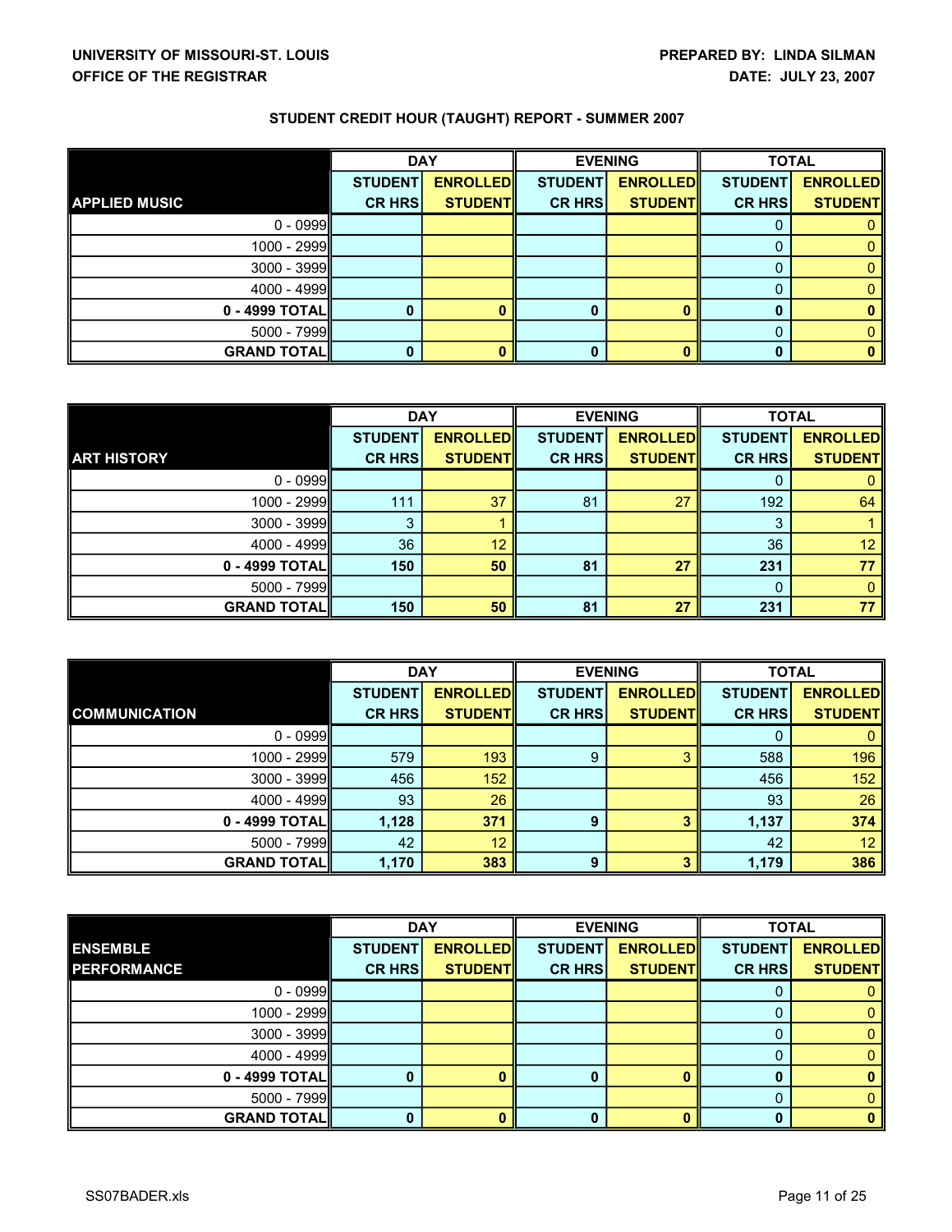|                    | <b>DAY</b>     |                 |                | <b>EVENING</b>  | <b>TOTAL</b>   |                 |
|--------------------|----------------|-----------------|----------------|-----------------|----------------|-----------------|
|                    | <b>STUDENT</b> | <b>ENROLLED</b> | <b>STUDENT</b> | <b>ENROLLED</b> | <b>STUDENT</b> | <b>ENROLLED</b> |
| <b>MEDIA</b>       | <b>CR HRS</b>  | <b>STUDENT</b>  | <b>CR HRS</b>  | <b>STUDENT</b>  | <b>CR HRS</b>  | <b>STUDENTI</b> |
| $0 - 0999$         |                |                 |                |                 |                |                 |
| $1000 - 2999$      | 243            | 81              |                |                 | 243            | 81              |
| $3000 - 3999$      | 19             | 6               |                |                 | 19             | 6               |
| $4000 - 4999$      |                |                 |                |                 |                | 0               |
| $0 - 4999$ TOTAL   | 262            | 87              |                |                 | 262            | 87              |
| $5000 - 7999$      |                |                 |                |                 |                | O               |
| <b>GRAND TOTAL</b> | 262            | 87              | 0              |                 | 262            | 87              |

|                        | <b>DAY</b>     |                 | <b>EVENING</b> |                 | <b>TOTAL</b>   |                 |
|------------------------|----------------|-----------------|----------------|-----------------|----------------|-----------------|
|                        | <b>STUDENT</b> | <b>ENROLLED</b> | <b>STUDENT</b> | <b>ENROLLED</b> | <b>STUDENT</b> | <b>ENROLLED</b> |
| <b>MUSIC EDUCATION</b> | <b>CR HRS</b>  | <b>STUDENT</b>  | <b>CR HRS</b>  | <b>STUDENT</b>  | <b>CR HRS</b>  | <b>STUDENT</b>  |
| $0 - 0999$             |                |                 |                |                 |                |                 |
| 1000 - 2999            |                |                 |                |                 |                |                 |
| $3000 - 3999$          | 117            | 39              |                |                 | 117            | 39              |
| $4000 - 4999$          |                |                 |                |                 |                |                 |
| $0 - 4999$ TOTAL       | 117            | 39              |                |                 | 117            | 39              |
| $5000 - 7999$          | 87             | 30              |                |                 | 87             | 30 <sup>°</sup> |
| <b>GRAND TOTAL</b>     | 204            | 69              | 0              |                 | 204            | 69              |

|                      | <b>DAY</b>     |                 | <b>EVENING</b> |                 | <b>TOTAL</b>   |                 |
|----------------------|----------------|-----------------|----------------|-----------------|----------------|-----------------|
|                      | <b>STUDENT</b> | <b>ENROLLED</b> | <b>STUDENT</b> | <b>ENROLLED</b> | <b>STUDENT</b> | <b>ENROLLED</b> |
| <b>MUSIC HISTORY</b> | <b>CR HRS</b>  | <b>STUDENT</b>  | <b>CR HRS</b>  | <b>STUDENT</b>  | <b>CR HRS</b>  | <b>STUDENTI</b> |
| $0 - 0999$           |                |                 |                |                 |                |                 |
| $1000 - 2999$        | 33             | 11              | 24             |                 | 57             | 19              |
| $3000 - 3999$        |                |                 |                |                 |                |                 |
| $4000 - 4999$        |                |                 |                |                 |                |                 |
| $0 - 4999$ TOTAL     | 33             | 11              | 24             |                 | 57             | 19              |
| $5000 - 7999$        |                |                 |                |                 |                |                 |
| <b>GRAND TOTAL</b>   | 33             | 11              | 24             |                 | 57             | 19              |

|                    | <b>DAY</b>     |                 | <b>EVENING</b> |                 | <b>TOTAL</b>   |                 |
|--------------------|----------------|-----------------|----------------|-----------------|----------------|-----------------|
|                    | <b>STUDENT</b> | <b>ENROLLED</b> | <b>STUDENT</b> | <b>ENROLLED</b> | <b>STUDENT</b> | <b>ENROLLED</b> |
| <b>PEDAGOGY</b>    | <b>CR HRS</b>  | <b>STUDENT</b>  | <b>CR HRS</b>  | <b>STUDENT</b>  | <b>CR HRS</b>  | <b>STUDENT</b>  |
| $0 - 0999$         |                |                 |                |                 |                |                 |
| 1000 - 2999        |                |                 |                |                 |                |                 |
| $3000 - 3999$      |                |                 |                |                 |                |                 |
| 4000 - 4999        |                |                 |                |                 |                |                 |
| 0 - 4999 TOTAL     | 0              |                 | 0              |                 |                |                 |
| 5000 - 7999        |                |                 |                |                 |                |                 |
| <b>GRAND TOTAL</b> | 0              |                 | 0              |                 |                |                 |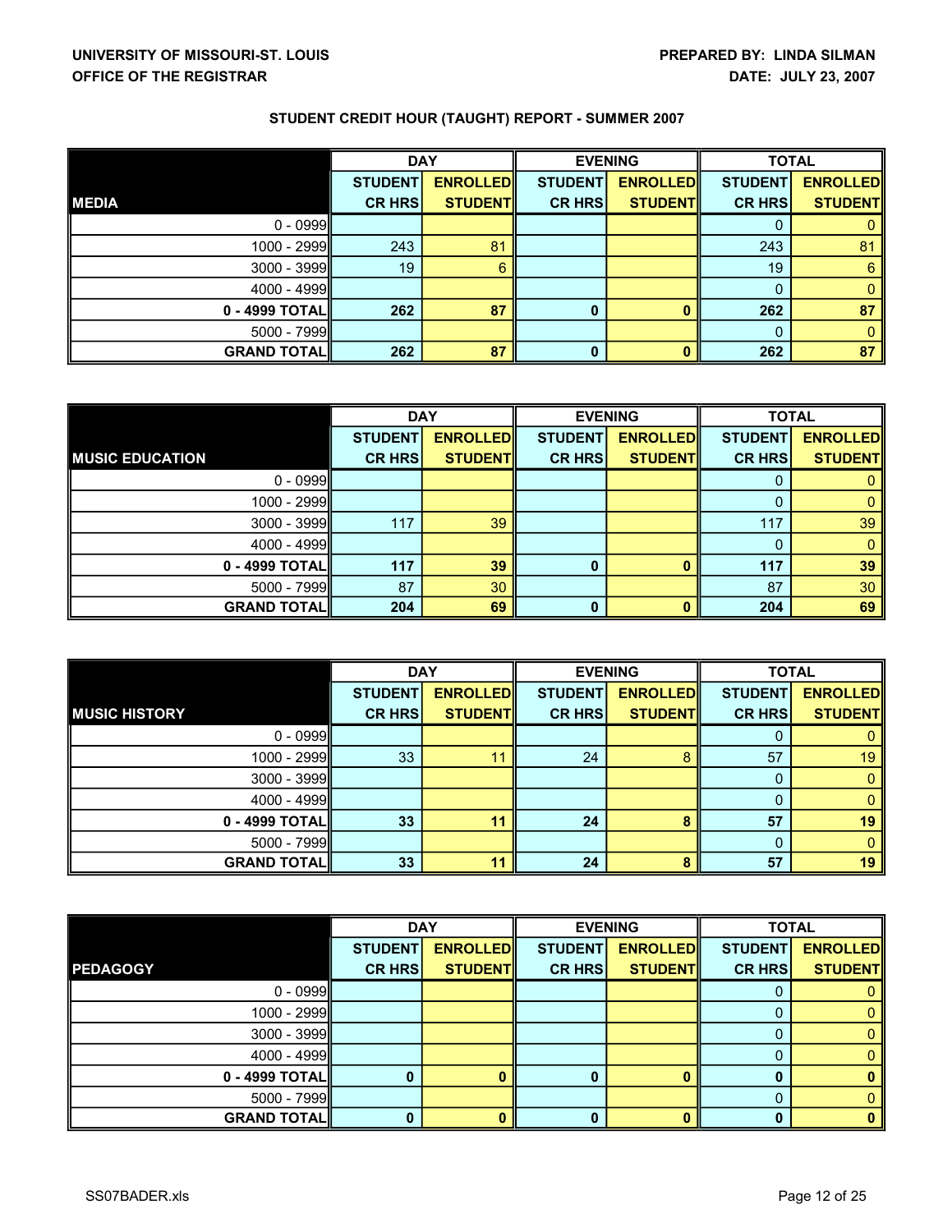|                    | <b>DAY</b>     |                 | <b>EVENING</b> |                 | <b>TOTAL</b>   |                 |
|--------------------|----------------|-----------------|----------------|-----------------|----------------|-----------------|
|                    | <b>STUDENT</b> | <b>ENROLLED</b> | <b>STUDENT</b> | <b>ENROLLED</b> | <b>STUDENT</b> | <b>ENROLLED</b> |
| <b>PRACTICUM</b>   | <b>CR HRS</b>  | <b>STUDENT</b>  | <b>CR HRS</b>  | <b>STUDENT</b>  | <b>CR HRS</b>  | <b>STUDENT</b>  |
| $0 - 0999$         |                |                 |                |                 |                |                 |
| $1000 - 2999$      |                |                 |                |                 |                |                 |
| $3000 - 3999$      |                |                 |                |                 |                |                 |
| $4000 - 4999$      |                |                 |                |                 |                |                 |
| $0 - 4999$ TOTAL   |                |                 |                |                 |                |                 |
| $5000 - 7999$      |                |                 |                |                 |                |                 |
| <b>GRAND TOTAL</b> |                | 0               |                |                 |                |                 |

|                    | <b>DAY</b>     |                 | <b>EVENING</b> |                 | <b>TOTAL</b>   |                 |
|--------------------|----------------|-----------------|----------------|-----------------|----------------|-----------------|
|                    | <b>STUDENT</b> | <b>ENROLLED</b> | <b>STUDENT</b> | <b>ENROLLED</b> | <b>STUDENT</b> | <b>ENROLLED</b> |
| <b>STUDIO ART</b>  | <b>CR HRS</b>  | <b>STUDENT</b>  | <b>CR HRS</b>  | <b>STUDENT</b>  | <b>CR HRS</b>  | <b>STUDENTI</b> |
| $0 - 0999$         |                |                 |                |                 |                |                 |
| 1000 - 2999        | 192            | 62              | 36             | 12              | 228            | 74              |
| $3000 - 3999$      | 42             | 14              | 30             | 10 <sup>1</sup> | 72             | 24              |
| $4000 - 4999$      |                |                 |                |                 |                |                 |
| 0 - 4999 TOTALI    | 234            | 76              | 66             | 22              | 300            | 98              |
| $5000 - 7999$      |                |                 |                |                 |                | 0               |
| <b>GRAND TOTAL</b> | 234            | 76              | 66             | 22              | 300            | 98              |

|                    | <b>DAY</b>     |                 | <b>EVENING</b> |                 | <b>TOTAL</b>   |                 |
|--------------------|----------------|-----------------|----------------|-----------------|----------------|-----------------|
|                    | <b>STUDENT</b> | <b>ENROLLED</b> | <b>STUDENT</b> | <b>ENROLLED</b> | <b>STUDENT</b> | <b>ENROLLED</b> |
| <b>THEATRE</b>     | <b>CR HRS</b>  | <b>STUDENT</b>  | <b>CR HRS</b>  | <b>STUDENT</b>  | <b>CR HRS</b>  | <b>STUDENT</b>  |
| $0 - 0999$         |                |                 |                |                 |                |                 |
| $1000 - 2999$      |                |                 |                |                 |                |                 |
| $3000 - 3999$      |                |                 |                |                 |                |                 |
| $4000 - 4999$      |                |                 |                |                 |                |                 |
| $0 - 4999$ TOTAL   |                |                 |                |                 |                |                 |
| $5000 - 7999$      |                |                 |                |                 |                |                 |
| <b>GRAND TOTAL</b> |                | o               |                |                 |                |                 |

|                          | <b>DAY</b>     |                 | <b>EVENING</b> |                 | <b>TOTAL</b>   |                 |
|--------------------------|----------------|-----------------|----------------|-----------------|----------------|-----------------|
|                          | <b>STUDENT</b> | <b>ENROLLED</b> | <b>STUDENT</b> | <b>ENROLLED</b> | <b>STUDENT</b> | <b>ENROLLED</b> |
| <b>THEATRE AND DANCE</b> | <b>CR HRS</b>  | <b>STUDENTI</b> | <b>CR HRS</b>  | <b>STUDENT</b>  | <b>CR HRS</b>  | <b>STUDENT</b>  |
| $0 - 0999$               |                |                 |                |                 |                |                 |
| 1000 - 2999              |                |                 |                |                 |                |                 |
| $3000 - 3999$            |                |                 |                |                 |                |                 |
| 4000 - 4999              |                |                 |                |                 |                |                 |
| 0 - 4999 TOTAL           | 0              |                 |                |                 |                |                 |
| 5000 - 7999              |                |                 |                |                 |                |                 |
| <b>GRAND TOTAL</b>       | 0              |                 | 0              |                 |                |                 |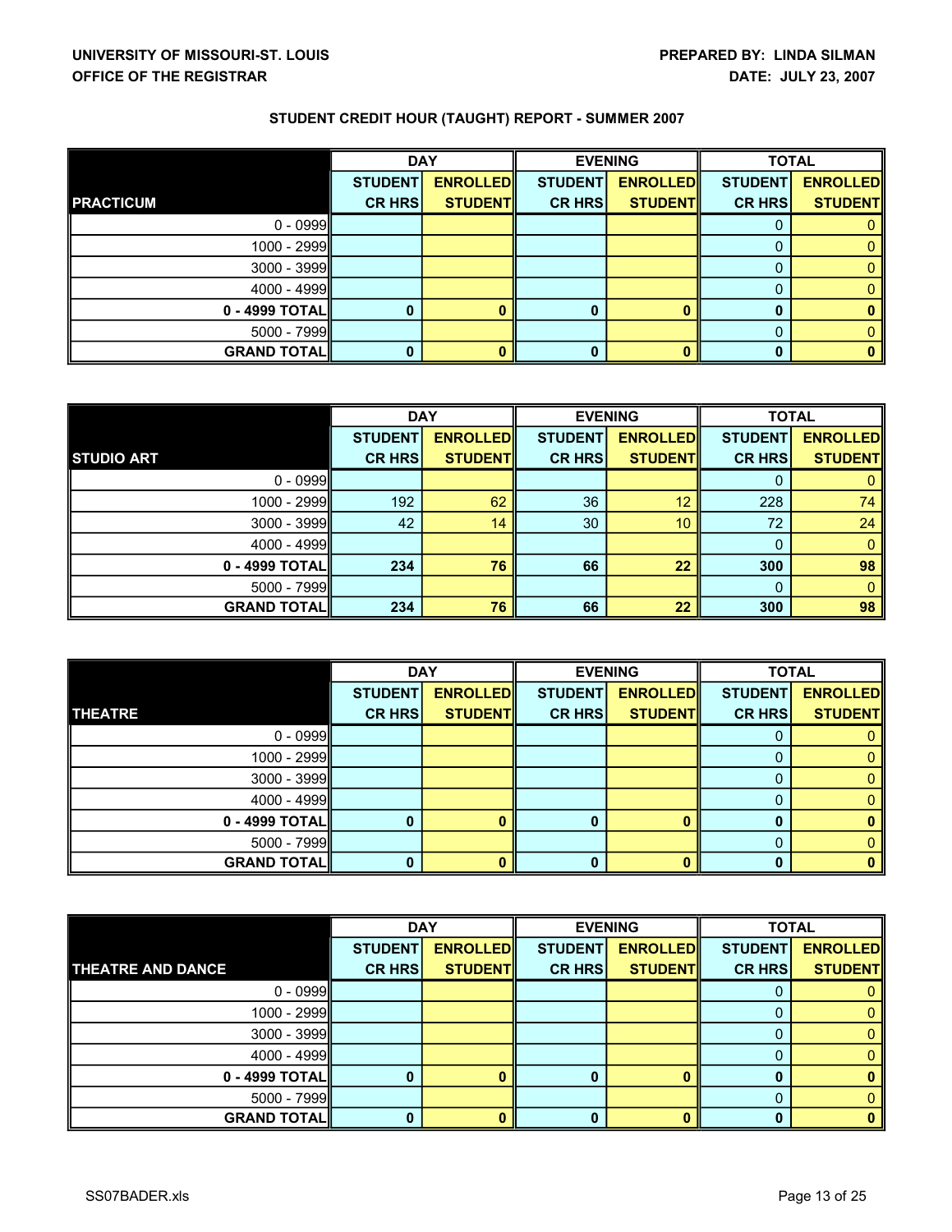|                                 | <b>DAY</b>     |                 | <b>EVENING</b> |                 | <b>TOTAL</b>   |                 |
|---------------------------------|----------------|-----------------|----------------|-----------------|----------------|-----------------|
|                                 | <b>STUDENT</b> | <b>ENROLLED</b> | <b>STUDENT</b> | <b>ENROLLED</b> | <b>STUDENT</b> | <b>ENROLLED</b> |
| <b>THEORY &amp; COMPOSITION</b> | <b>CR HRS</b>  | <b>STUDENT</b>  | <b>CR HRS</b>  | <b>STUDENT</b>  | <b>CR HRS</b>  | <b>STUDENT</b>  |
| $0 - 0999$                      |                |                 |                |                 |                |                 |
| 1000 - 2999                     |                |                 |                |                 |                |                 |
| $3000 - 3999$                   |                |                 |                |                 |                |                 |
| $4000 - 4999$                   |                |                 |                |                 |                |                 |
| $0 - 4999$ TOTAL                |                | o               |                |                 |                |                 |
| $5000 - 7999$                   |                |                 |                |                 |                |                 |
| <b>GRAND TOTAL</b>              |                | n               |                |                 |                |                 |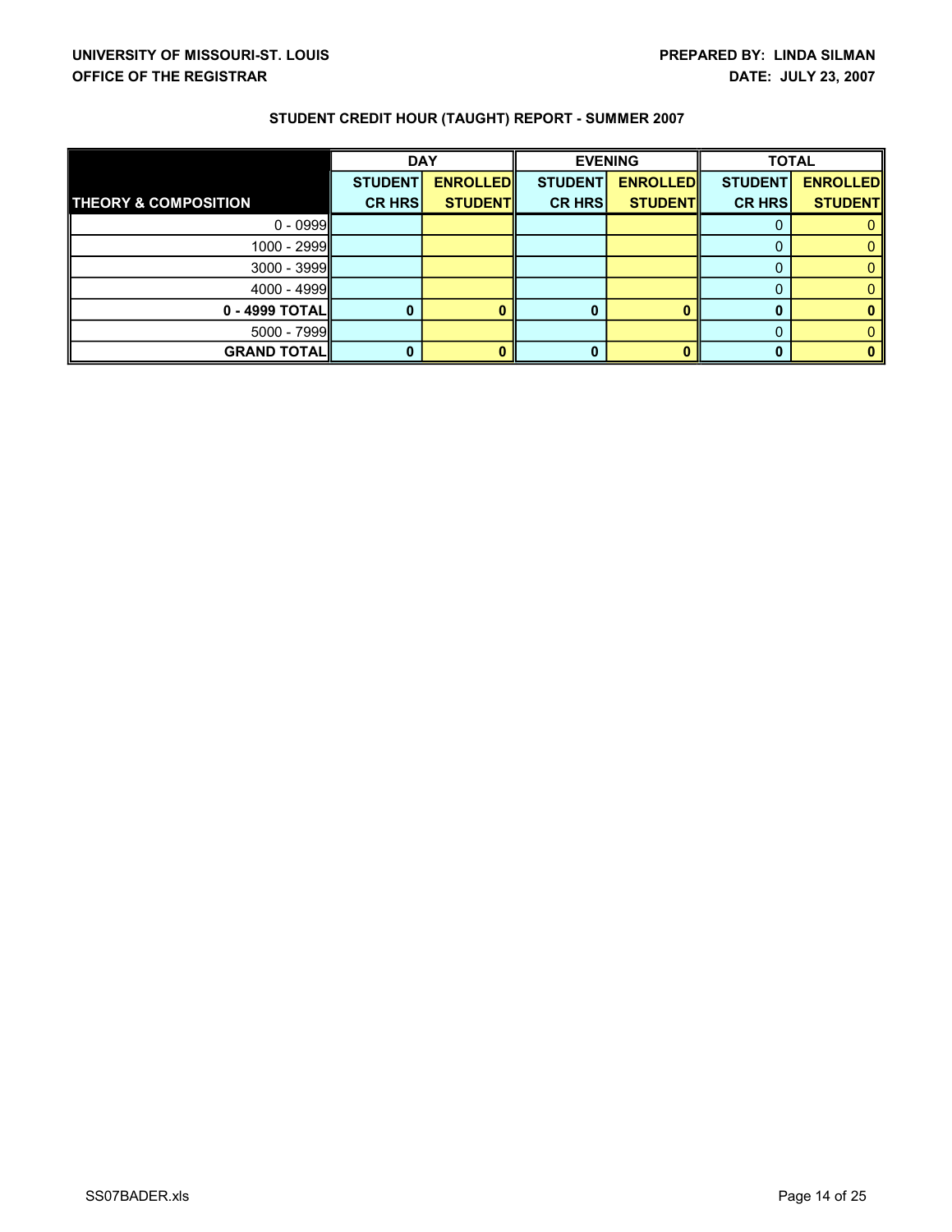|                     | <b>DAY</b>     |                 | <b>EVENING</b> |                 | <b>TOTAL</b>   |                 |
|---------------------|----------------|-----------------|----------------|-----------------|----------------|-----------------|
|                     | <b>STUDENT</b> | <b>ENROLLED</b> | <b>STUDENT</b> | <b>ENROLLED</b> | <b>STUDENT</b> | <b>ENROLLED</b> |
| <b>ACCOUNTING</b>   | <b>CR HRS</b>  | <b>STUDENT</b>  | <b>CR HRS</b>  | <b>STUDENT</b>  | <b>CR HRS</b>  | <b>STUDENT</b>  |
| $0 - 0999$          |                |                 |                |                 |                |                 |
| 1000 - 2999         |                |                 |                |                 |                |                 |
| $3000 - 3999$       |                |                 |                |                 |                |                 |
| $4000 - 4999$       |                |                 |                |                 | O              |                 |
| 0 - 4999 TOTAL      |                |                 | 0              |                 |                | n               |
| $5000 - 7999$       | 42             | 14              |                |                 | 42             | 14              |
| <b>GRAND TOTALI</b> | 42             | 14              | 0              |                 | 42             | 14              |

|                       | <b>DAY</b>     |                  | <b>EVENING</b> |                 | <b>TOTAL</b>   |                 |
|-----------------------|----------------|------------------|----------------|-----------------|----------------|-----------------|
| <b>BUSINESS</b>       | <b>STUDENT</b> | <b>ENROLLEDI</b> | <b>STUDENT</b> | <b>ENROLLED</b> | <b>STUDENT</b> | <b>ENROLLED</b> |
| <b>ADMINISTRATION</b> | <b>CR HRS</b>  | <b>STUDENTI</b>  | <b>CR HRS</b>  | <b>STUDENTI</b> | <b>CR HRS</b>  | <b>STUDENTI</b> |
| $0 - 0999$            |                |                  |                |                 |                |                 |
| 1000 - 2999           | 108            | 36               | 453            | 151             | 561            | 187             |
| $3000 - 3999$         | 1,536          | 514              | 1,464          | 488             | 3,000          | 1,002           |
| $4000 - 4999$         | 165            | 131              | 114            | 40              | 279            | 171             |
| 0 - 4999 TOTALI       | 1,809          | 681              | 2,031          | 679             | 3,840          | 1,360           |
| 5000 - 7999           | 639            | 214              |                |                 | 639            | 214             |
| <b>GRAND TOTAL</b>    | 2,448          | 895              | 2,031          | 679             | 4,479          | 1,574           |

|                    | <b>DAY</b>     |                 | <b>EVENING</b> |                 | <b>TOTAL</b>   |                 |
|--------------------|----------------|-----------------|----------------|-----------------|----------------|-----------------|
|                    | <b>STUDENT</b> | <b>ENROLLED</b> | <b>STUDENT</b> | <b>ENROLLED</b> | <b>STUDENT</b> | <b>ENROLLED</b> |
| <b>FINANCE</b>     | <b>CR HRS</b>  | <b>STUDENT</b>  | <b>CR HRS</b>  | <b>STUDENT</b>  | <b>CR HRS</b>  | <b>STUDENT</b>  |
| $0 - 0999$         |                |                 |                |                 |                |                 |
| $1000 - 2999$      |                |                 |                |                 |                |                 |
| $3000 - 3999$      |                |                 |                |                 |                |                 |
| $4000 - 4999$      |                |                 |                |                 |                |                 |
| $0 - 4999$ TOTAL   |                | Ω               |                |                 |                | n               |
| $5000 - 7999$      | 102            | 34              |                |                 | 102            | 34              |
| <b>GRAND TOTAL</b> | 102            | 34              | n              |                 | 102            | 34              |

|                     | <b>DAY</b><br><b>EVENING</b> |                 |                |                 | <b>TOTAL</b>   |                 |
|---------------------|------------------------------|-----------------|----------------|-----------------|----------------|-----------------|
| <b>INFORMATION</b>  | <b>STUDENT</b>               | <b>ENROLLED</b> | <b>STUDENT</b> | <b>ENROLLED</b> | <b>STUDENT</b> | <b>ENROLLED</b> |
| <b>SYSTEMS</b>      | <b>CR HRS</b>                | <b>STUDENTI</b> | <b>CR HRS</b>  | <b>STUDENTI</b> | <b>CR HRS</b>  | <b>STUDENTI</b> |
| $0 - 0999$          |                              |                 |                |                 |                |                 |
| 1000 - 2999         |                              |                 |                |                 |                |                 |
| $3000 - 3999$       |                              |                 |                |                 |                |                 |
| $4000 - 4999$       |                              |                 |                |                 |                |                 |
| 0 - 4999 TOTALI     |                              | n               | O              |                 |                | n               |
| $5000 - 7999$       | 144                          | 47              |                |                 | 144            | 47              |
| <b>GRAND TOTALI</b> | 144                          | 47              | 0              |                 | 144            | 47              |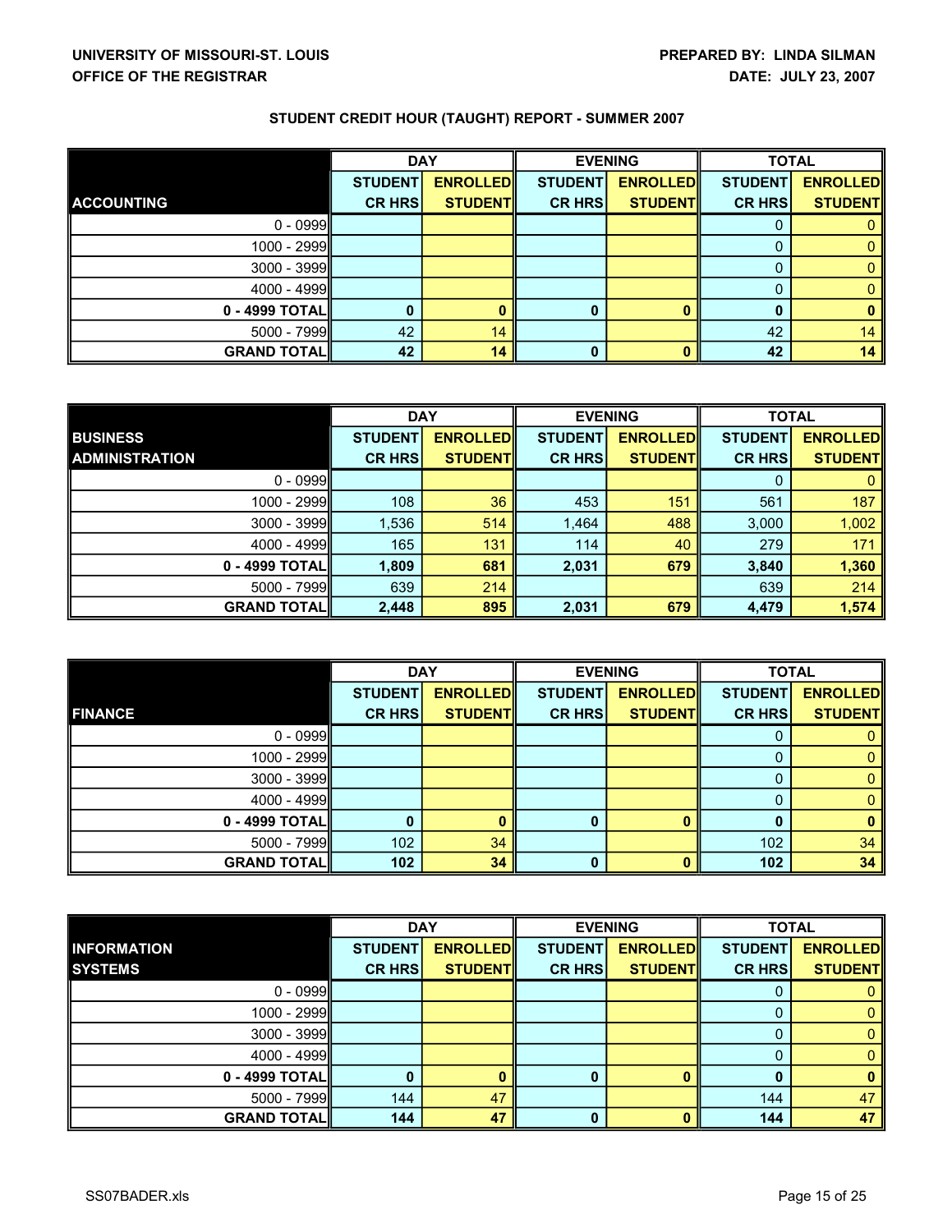| <b>LOGISTICS &amp;</b> | <b>DAY</b>     |                 | <b>EVENING</b> |                 | <b>TOTAL</b>   |                 |
|------------------------|----------------|-----------------|----------------|-----------------|----------------|-----------------|
| <b>OPERATIONS</b>      | <b>STUDENT</b> | <b>ENROLLED</b> | <b>STUDENT</b> | <b>ENROLLED</b> | <b>STUDENT</b> | <b>ENROLLED</b> |
| <b>MANAGEMENT</b>      | <b>CR HRS</b>  | <b>STUDENTI</b> | <b>CR HRS</b>  | <b>STUDENTI</b> | <b>CR HRS</b>  | <b>STUDENTI</b> |
| $0 - 0999$             |                |                 |                |                 |                |                 |
| 1000 - 2999            |                |                 |                |                 |                |                 |
| 3000 - 3999            |                |                 |                |                 |                |                 |
| 4000 - 4999            |                |                 |                |                 |                |                 |
| 0 - 4999 TOTAL         | 0              |                 |                |                 |                |                 |
| $5000 - 7999$          | 217            | 73              |                |                 | 217            | 73              |
| <b>GRAND TOTALI</b>    | 217            | 73              | 0              |                 | 217            | 73              |

|                    | <b>DAY</b>     |                 | <b>EVENING</b> |                 | <b>TOTAL</b>   |                 |
|--------------------|----------------|-----------------|----------------|-----------------|----------------|-----------------|
|                    | <b>STUDENT</b> | <b>ENROLLED</b> | <b>STUDENT</b> | <b>ENROLLED</b> | <b>STUDENT</b> | <b>ENROLLED</b> |
| <b>MANAGEMENT</b>  | <b>CR HRS</b>  | <b>STUDENT</b>  | <b>CR HRS</b>  | <b>STUDENT</b>  | <b>CR HRS</b>  | <b>STUDENT</b>  |
| $0 - 0999$         |                |                 |                |                 |                |                 |
| 1000 - 2999        |                |                 |                |                 |                |                 |
| $3000 - 3999$      |                |                 |                |                 |                |                 |
| $4000 - 4999$      |                |                 |                |                 |                |                 |
| 0 - 4999 TOTALI    |                | n               | ŋ              |                 |                | n               |
| $5000 - 7999$      | 27             | 9               |                |                 | 27             | 9               |
| <b>GRAND TOTAL</b> | 27             | 9               | 0              |                 | 27             | 9               |

|                            | <b>DAY</b>     |                 | <b>EVENING</b> |                 | <b>TOTAL</b>   |                 |
|----------------------------|----------------|-----------------|----------------|-----------------|----------------|-----------------|
| <b>MANAGEMENT</b>          | <b>STUDENT</b> | <b>ENROLLED</b> | <b>STUDENT</b> | <b>ENROLLED</b> | <b>STUDENT</b> | <b>ENROLLED</b> |
| <b>INFORMATION SYSTEMS</b> | <b>CR HRS</b>  | <b>STUDENTI</b> | <b>CR HRSI</b> | <b>STUDENTI</b> | <b>CR HRS</b>  | <b>STUDENTI</b> |
| $0 - 0999$                 |                |                 |                |                 |                |                 |
| 1000 - 2999                |                |                 |                |                 |                |                 |
| $3000 - 3999$              |                |                 |                |                 |                |                 |
| $4000 - 4999$              |                |                 |                |                 |                |                 |
| $0 - 4999$ TOTAL           |                |                 | O              |                 |                |                 |
| $5000 - 7999$              |                |                 |                |                 |                |                 |
| <b>GRAND TOTAL</b>         |                |                 |                |                 |                |                 |

|                     | <b>DAY</b>     |                 | <b>EVENING</b> |                 | <b>TOTAL</b>   |                 |
|---------------------|----------------|-----------------|----------------|-----------------|----------------|-----------------|
|                     | <b>STUDENT</b> | <b>ENROLLED</b> | <b>STUDENT</b> | <b>ENROLLED</b> | <b>STUDENT</b> | <b>ENROLLED</b> |
| <b>MARKETING</b>    | <b>CR HRS</b>  | <b>STUDENTI</b> | <b>CR HRS</b>  | <b>STUDENT</b>  | <b>CR HRS</b>  | <b>STUDENT</b>  |
| $0 - 0999$          |                |                 |                |                 |                |                 |
| 1000 - 2999         |                |                 |                |                 |                |                 |
| $3000 - 3999$       |                |                 |                |                 |                |                 |
| $4000 - 4999$       |                |                 |                |                 |                |                 |
| 0 - 4999 TOTALI     |                | n               | O              |                 |                | n               |
| $5000 - 7999$       | 123            | 41              |                |                 | 123            | 41              |
| <b>GRAND TOTALI</b> | 123            | 41              | 0              |                 | 123            | 41              |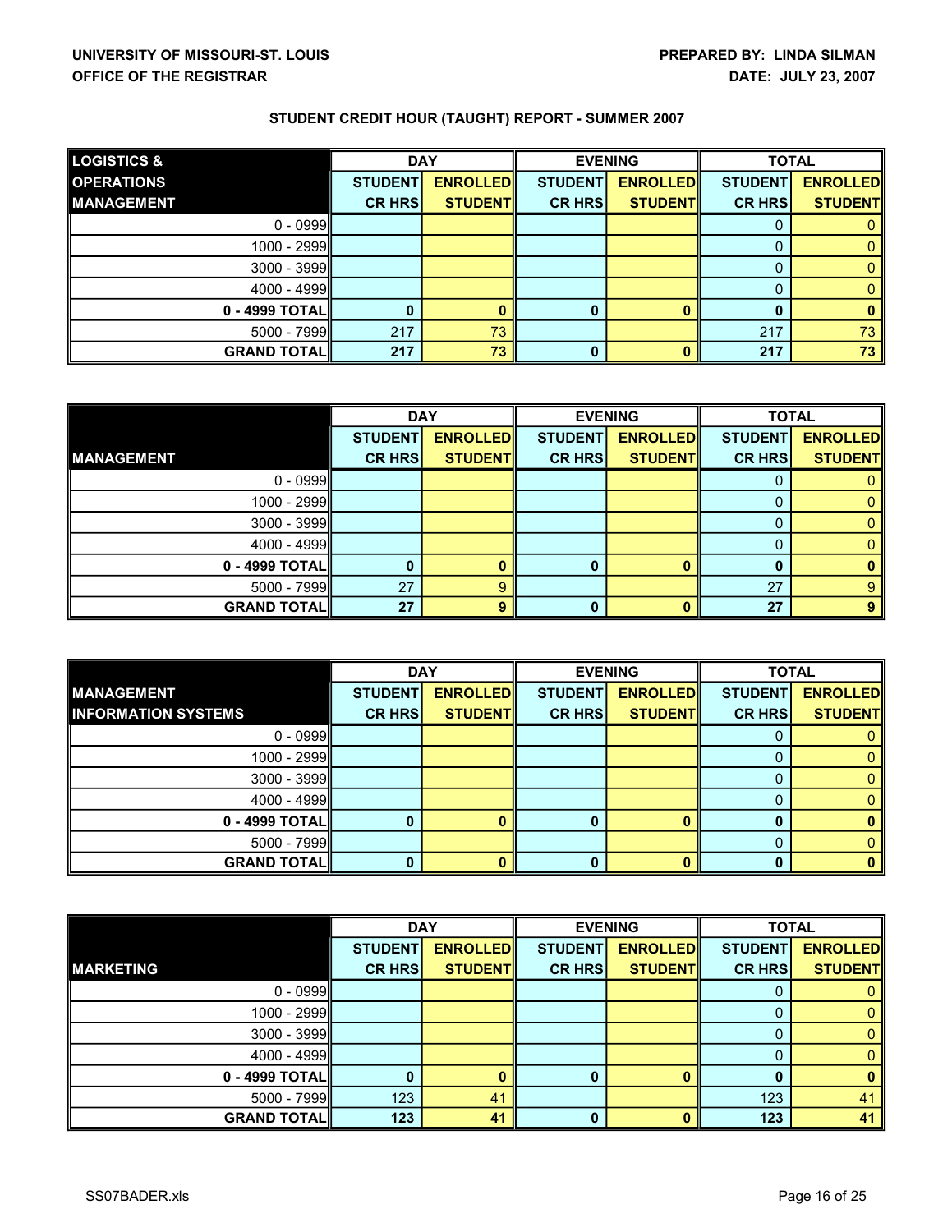|                     | <b>DAY</b>     |                 | <b>EVENING</b> |                 | <b>TOTAL</b>   |                 |
|---------------------|----------------|-----------------|----------------|-----------------|----------------|-----------------|
| <b>ADULT</b>        | <b>STUDENT</b> | <b>ENROLLED</b> | <b>STUDENT</b> | <b>ENROLLED</b> | <b>STUDENT</b> | <b>ENROLLED</b> |
| <b>EDUCATION</b>    | <b>CR HRS</b>  | <b>STUDENTI</b> | <b>CR HRS</b>  | <b>STUDENT</b>  | <b>CR HRS</b>  | <b>STUDENT</b>  |
| $0 - 0999$          |                |                 |                |                 |                |                 |
| $1000 - 2999$       |                |                 |                |                 |                |                 |
| $3000 - 3999$       |                |                 |                |                 |                |                 |
| $4000 - 4999$       |                |                 |                |                 |                |                 |
| 0 - 4999 TOTALI     |                | 0               |                |                 |                | 0               |
| $5000 - 7999$       | 53             | 19              |                |                 | 53             | 19              |
| <b>GRAND TOTALI</b> | 53             | 19              | 0              |                 | 53             | 19              |

|                    | <b>DAY</b>     |                 | <b>EVENING</b> |                 | <b>TOTAL</b>   |                 |
|--------------------|----------------|-----------------|----------------|-----------------|----------------|-----------------|
| <b>COUNSELOR</b>   | <b>STUDENT</b> | <b>ENROLLED</b> | <b>STUDENT</b> | <b>ENROLLED</b> | <b>STUDENT</b> | <b>ENROLLED</b> |
| <b>EDUCATION</b>   | <b>CR HRS</b>  | <b>STUDENTI</b> | <b>CR HRS</b>  | <b>STUDENT</b>  | <b>CR HRS</b>  | <b>STUDENTI</b> |
| $0 - 0999$         |                |                 |                |                 |                |                 |
| 1000 - 2999        |                |                 |                |                 |                |                 |
| $3000 - 3999$      | 6              |                 |                |                 | 6              |                 |
| $4000 - 4999$      |                |                 |                |                 |                |                 |
| 0 - 4999 TOTALI    | 6              | ≏               | 0              |                 |                |                 |
| $5000 - 7999$      | 465            | 168             |                |                 | 465            | 168             |
| <b>GRAND TOTAL</b> | 471            | 170             | 0              |                 | 471            | 170             |

|                        |                | <b>DAY</b>      |                | <b>EVENING</b>  |                | <b>TOTAL</b>    |
|------------------------|----------------|-----------------|----------------|-----------------|----------------|-----------------|
| <b>EARLY CHILDHOOD</b> | <b>STUDENT</b> | <b>ENROLLED</b> | <b>STUDENT</b> | <b>ENROLLED</b> | <b>STUDENT</b> | <b>ENROLLED</b> |
| <b>EDUCATION</b>       | <b>CR HRS</b>  | <b>STUDENT</b>  | <b>CR HRS</b>  | <b>STUDENTI</b> | <b>CR HRS</b>  | <b>STUDENTI</b> |
| $0 - 0999$             |                |                 |                |                 |                |                 |
| $1000 - 2999$          |                |                 |                |                 |                |                 |
| $3000 - 3999$          | 61             | 33              |                |                 | 61             | 33              |
| $4000 - 4999$          | 6              |                 |                |                 | 6              |                 |
| $0 - 4999$ TOTAL       | 67             | 34              |                |                 | 67             | 34              |
| $5000 - 7999$          |                |                 |                |                 |                |                 |
| <b>GRAND TOTAL</b>     | 67             | 34              |                |                 | 67             | 34              |

|                    | <b>DAY</b>     |                 | <b>EVENING</b> |                 | <b>TOTAL</b>   |                 |
|--------------------|----------------|-----------------|----------------|-----------------|----------------|-----------------|
|                    | <b>STUDENT</b> | <b>ENROLLED</b> | <b>STUDENT</b> | <b>ENROLLED</b> | <b>STUDENT</b> | <b>ENROLLED</b> |
| <b>EDUCATION</b>   | <b>CR HRS</b>  | <b>STUDENT</b>  | <b>CR HRS</b>  | <b>STUDENT</b>  | <b>CR HRS</b>  | <b>STUDENTI</b> |
| $0 - 0999$         |                |                 |                |                 | Ü              |                 |
| 1000 - 2999        | 22             |                 |                |                 | 22             |                 |
| $3000 - 3999$      |                |                 |                |                 |                |                 |
| 4000 - 4999        |                |                 |                |                 |                |                 |
| 0 - 4999 TOTALI    | 22             |                 | 0              |                 | 22             |                 |
| 5000 - 7999        | 201            | 72              |                |                 | 201            | 72              |
| <b>GRAND TOTAL</b> | 223            | 79              | 0              |                 | 223            | 79              |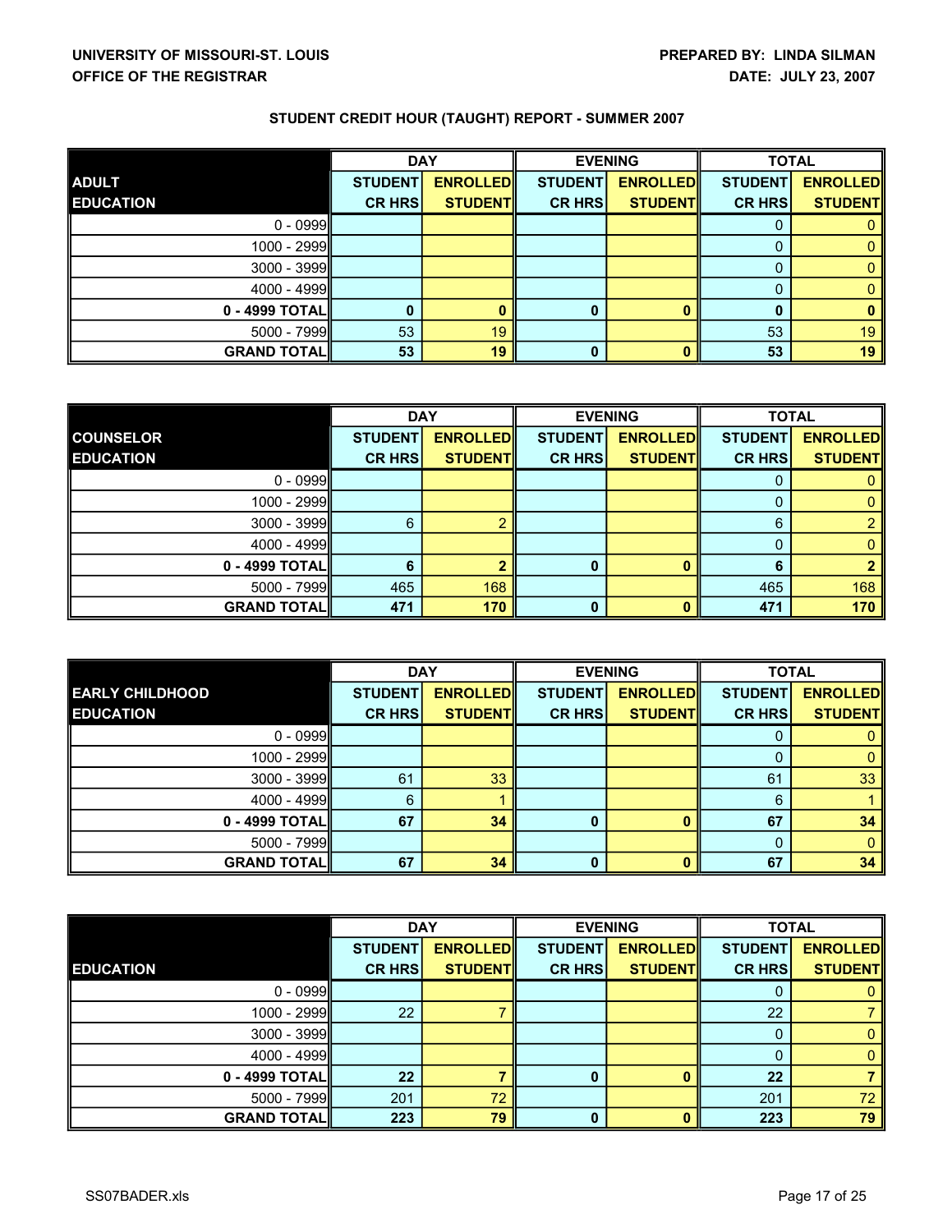|                       | <b>DAY</b>     |                 | <b>EVENING</b> |                 | <b>TOTAL</b>   |                 |
|-----------------------|----------------|-----------------|----------------|-----------------|----------------|-----------------|
| <b>EDUCATIONAL</b>    | <b>STUDENT</b> | <b>ENROLLED</b> | <b>STUDENT</b> | <b>ENROLLED</b> | <b>STUDENT</b> | <b>ENROLLED</b> |
| <b>ADMINISTRATION</b> | <b>CR HRS</b>  | <b>STUDENTI</b> | <b>CR HRS</b>  | <b>STUDENTI</b> | <b>CR HRS</b>  | <b>STUDENTI</b> |
| $0 - 0999$            |                |                 |                |                 |                |                 |
| 1000 - 2999           |                |                 |                |                 |                |                 |
| $3000 - 3999$         |                |                 |                |                 |                |                 |
| 4000 - 4999           |                |                 |                |                 |                |                 |
| 0 - 4999 TOTALI       | $\bf{0}$       |                 |                |                 |                |                 |
| $5000 - 7999$         | 329            | 110             |                |                 | 329            | 110             |
| <b>GRAND TOTALI</b>   | 329            | 110             | 0              |                 | 329            | 110             |

|                    | <b>DAY</b>     |                 | <b>EVENING</b> |                 | <b>TOTAL</b>   |                 |
|--------------------|----------------|-----------------|----------------|-----------------|----------------|-----------------|
| <b>EDUCATIONAL</b> | <b>STUDENT</b> | <b>ENROLLED</b> | <b>STUDENT</b> | <b>ENROLLED</b> | <b>STUDENT</b> | <b>ENROLLED</b> |
| <b>FOUNDATIONS</b> | <b>CR HRSI</b> | <b>STUDENTI</b> | <b>CR HRS</b>  | <b>STUDENT</b>  | <b>CR HRS</b>  | <b>STUDENTI</b> |
| $0 - 0999$         |                |                 |                |                 |                |                 |
| 1000 - 2999        |                |                 |                |                 |                |                 |
| $3000 - 3999$      |                |                 |                |                 |                |                 |
| $4000 - 4999$      |                |                 |                |                 |                |                 |
| $0 - 4999$ TOTAL   |                |                 |                |                 |                |                 |
| $5000 - 7999$      |                |                 |                |                 |                |                 |
| <b>GRAND TOTAL</b> |                | n               |                |                 |                |                 |

|                     | <b>DAY</b>     |                 |                | <b>EVENING</b>  |                | <b>TOTAL</b>    |
|---------------------|----------------|-----------------|----------------|-----------------|----------------|-----------------|
| <b>EDUCATIONAL</b>  | <b>STUDENT</b> | <b>ENROLLED</b> | <b>STUDENT</b> | <b>ENROLLED</b> | <b>STUDENT</b> | <b>ENROLLED</b> |
| <b>PSYCHOLOGY</b>   | <b>CR HRS</b>  | <b>STUDENTI</b> | <b>CR HRS</b>  | <b>STUDENTI</b> | <b>CR HRS</b>  | <b>STUDENTI</b> |
| $0 - 0999$          |                |                 |                |                 |                |                 |
| 1000 - 2999         | 6              |                 | ິ              |                 | 9              | ິ               |
| $3000 - 3999$       | 6              |                 |                |                 |                |                 |
| $4000 - 4999$       |                |                 |                |                 |                |                 |
| 0 - 4999 TOTAL      | 12             |                 |                |                 | 18             | 6               |
| $5000 - 7999$       | 233            | 67              |                |                 | 233            | 67              |
| <b>GRAND TOTALI</b> | 245            | 71              | 6              |                 | 251            | 73              |

|                    | <b>DAY</b>     |                 | <b>EVENING</b> |                 | <b>TOTAL</b>   |                 |
|--------------------|----------------|-----------------|----------------|-----------------|----------------|-----------------|
| <b>EDUCATIONAL</b> | <b>STUDENT</b> | <b>ENROLLED</b> | <b>STUDENT</b> | <b>ENROLLED</b> | <b>STUDENT</b> | <b>ENROLLED</b> |
| <b>RESEARCH</b>    | <b>CR HRS</b>  | <b>STUDENT</b>  | <b>CR HRS</b>  | <b>STUDENTI</b> | <b>CR HRS</b>  | <b>STUDENTI</b> |
| $0 - 0999$         |                |                 |                |                 | U              |                 |
| 1000 - 2999        |                |                 |                |                 |                |                 |
| $3000 - 3999$      |                |                 |                |                 |                |                 |
| 4000 - 4999        |                |                 |                |                 |                |                 |
| 0 - 4999 TOTALI    | $\mathbf{0}$   |                 | 0              |                 |                | n               |
| 5000 - 7999        | 279            | 93              |                |                 | 279            | 93              |
| <b>GRAND TOTAL</b> | 279            | 93              | 0              |                 | 279            | 93              |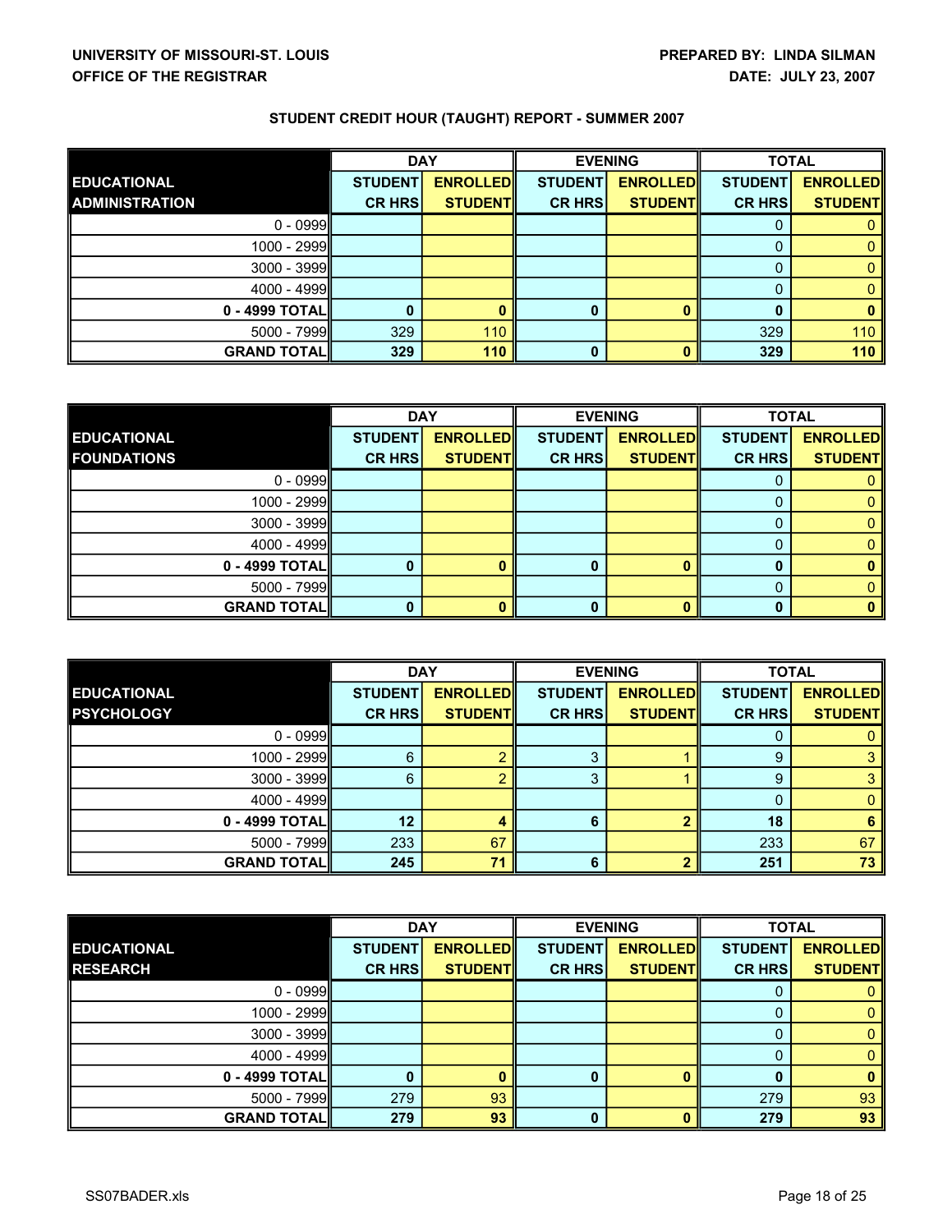|                     | <b>DAY</b>     |                 | <b>EVENING</b> |                 | <b>TOTAL</b>   |                 |
|---------------------|----------------|-----------------|----------------|-----------------|----------------|-----------------|
| <b>EDUCATIONAL</b>  | <b>STUDENT</b> | <b>ENROLLED</b> | <b>STUDENT</b> | <b>ENROLLED</b> | <b>STUDENT</b> | <b>ENROLLED</b> |
| <b>TECHNOLOGY</b>   | <b>CR HRS</b>  | <b>STUDENTI</b> | <b>CR HRS</b>  | <b>STUDENTI</b> | <b>CR HRS</b>  | <b>STUDENTI</b> |
| $0 - 0999$          |                |                 |                |                 |                |                 |
| $1000 - 2999$       |                |                 |                |                 |                |                 |
| $3000 - 3999$       |                |                 |                |                 |                |                 |
| $4000 - 4999$       |                |                 |                |                 |                |                 |
| 0 - 4999 TOTALI     |                | 0               |                |                 |                | 0               |
| $5000 - 7999$       | 45             | 15 <sub>1</sub> |                |                 | 45             | 15              |
| <b>GRAND TOTALI</b> | 45             | 15              | 0              |                 | 45             | 15              |

|                    | <b>DAY</b>     |                 | <b>EVENING</b> |                 | <b>TOTAL</b>   |                 |
|--------------------|----------------|-----------------|----------------|-----------------|----------------|-----------------|
| <b>ELEMENTARY</b>  | <b>STUDENT</b> | <b>ENROLLED</b> | <b>STUDENT</b> | <b>ENROLLED</b> | <b>STUDENT</b> | <b>ENROLLED</b> |
| <b>EDUCATION</b>   | <b>CR HRS</b>  | <b>STUDENT</b>  | <b>CR HRS</b>  | <b>STUDENT</b>  | <b>CR HRS</b>  | <b>STUDENTI</b> |
| $0 - 0999$         |                |                 |                |                 |                |                 |
| 1000 - 2999        |                |                 |                |                 |                |                 |
| $3000 - 3999$      | 315            | 105             | 81             | 27              | 396            | 132             |
| $4000 - 4999$      | 54             | 18              | 15             |                 | 69             | 23              |
| 0 - 4999 TOTALI    | 369            | 123             | 96             | 32              | 465            | 155             |
| $5000 - 7999$      | 222            | 73              |                |                 | 222            | 73              |
| <b>GRAND TOTAL</b> | 591            | 196             | 96             | 32              | 687            | 228             |

|                         | <b>DAY</b>     |                 | <b>EVENING</b> |                 | <b>TOTAL</b>   |                 |
|-------------------------|----------------|-----------------|----------------|-----------------|----------------|-----------------|
|                         | <b>STUDENT</b> | <b>ENROLLED</b> | <b>STUDENT</b> | <b>ENROLLED</b> | <b>STUDENT</b> | <b>ENROLLED</b> |
| <b>HIGHER EDUCATION</b> | <b>CR HRS</b>  | <b>STUDENT</b>  | <b>CR HRS</b>  | <b>STUDENT</b>  | <b>CR HRS</b>  | <b>STUDENT</b>  |
| $0 - 0999$              |                |                 |                |                 |                |                 |
| 1000 - 2999             |                |                 |                |                 |                |                 |
| $3000 - 3999$           |                |                 |                |                 |                |                 |
| $4000 - 4999$           |                |                 |                |                 |                |                 |
| 0 - 4999 TOTAL          |                | n               | O              |                 |                | n               |
| $5000 - 7999$           | 132            | 44              |                |                 | 132            | 44              |
| <b>GRAND TOTALI</b>     | 132            | 44              | 0              |                 | 132            | 44              |

|                         | <b>DAY</b>     |                 | <b>EVENING</b> |                 | <b>TOTAL</b>   |                 |
|-------------------------|----------------|-----------------|----------------|-----------------|----------------|-----------------|
|                         | <b>STUDENT</b> | <b>ENROLLED</b> | <b>STUDENT</b> | <b>ENROLLED</b> | <b>STUDENT</b> | <b>ENROLLED</b> |
| <b>MIDDLE EDUCATION</b> | <b>CR HRS</b>  | <b>STUDENTI</b> | <b>CR HRS</b>  | <b>STUDENT</b>  | <b>CR HRS</b>  | <b>STUDENT</b>  |
| $0 - 0999$              |                |                 |                |                 |                |                 |
| 1000 - 2999             |                |                 |                |                 |                |                 |
| $3000 - 3999$           |                |                 |                |                 |                |                 |
| 4000 - 4999             |                |                 |                |                 |                |                 |
| 0 - 4999 TOTAL          | 0              |                 |                |                 |                |                 |
| 5000 - 7999             |                |                 |                |                 |                |                 |
| <b>GRAND TOTAL</b>      | 0              |                 | 0              |                 |                |                 |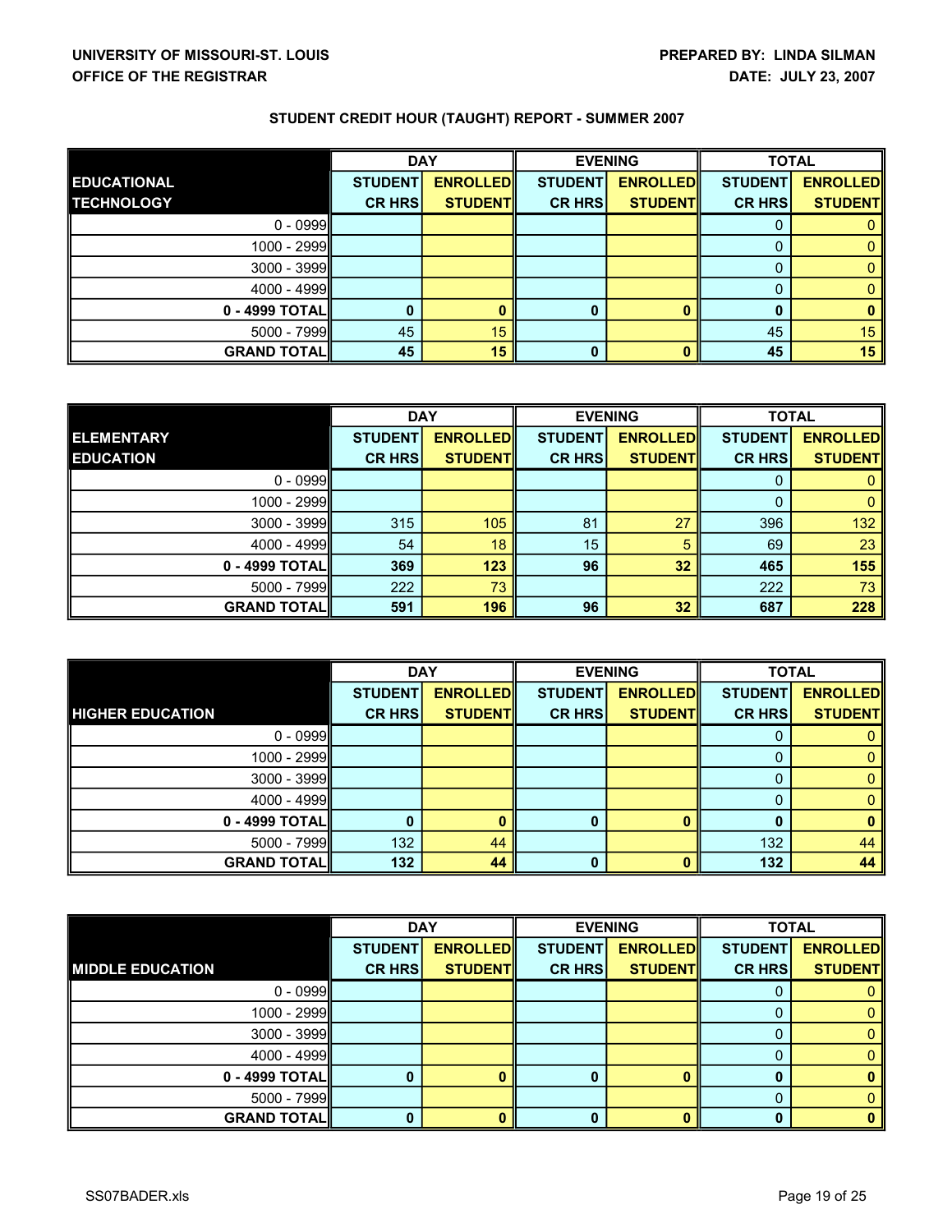|                     | <b>DAY</b>     |                 | <b>EVENING</b> |                 | <b>TOTAL</b>   |                 |
|---------------------|----------------|-----------------|----------------|-----------------|----------------|-----------------|
| <b>PHYSICAL</b>     | <b>STUDENT</b> | <b>ENROLLED</b> | <b>STUDENT</b> | <b>ENROLLED</b> | <b>STUDENT</b> | <b>ENROLLED</b> |
| <b>EDUCATION</b>    | <b>CR HRS</b>  | <b>STUDENTI</b> | <b>CR HRS</b>  | <b>STUDENT</b>  | <b>CR HRS</b>  | <b>STUDENTI</b> |
| $0 - 0999$          |                |                 |                |                 |                |                 |
| $1000 - 2999$       |                |                 |                |                 |                |                 |
| $3000 - 3999$       | 199            | 62              |                |                 | 199            | 62              |
| $4000 - 4999$       |                |                 |                |                 | 0              | 0               |
| 0 - 4999 TOTALI     | 199            | 62              | 0              |                 | 199            | 62              |
| $5000 - 7999$       | 14             | 5               |                |                 | 14             | 5               |
| <b>GRAND TOTALI</b> | 213            | 67              | 0              |                 | 213            | 67              |

|                    | <b>DAY</b>      |                 | <b>EVENING</b> |                 | <b>TOTAL</b>   |                 |
|--------------------|-----------------|-----------------|----------------|-----------------|----------------|-----------------|
| <b>SECONDARY</b>   | <b>STUDENT</b>  | <b>ENROLLED</b> | <b>STUDENT</b> | <b>ENROLLED</b> | <b>STUDENT</b> | <b>ENROLLED</b> |
| <b>EDUCATION</b>   | <b>CR HRS</b>   | <b>STUDENT</b>  | <b>CR HRS</b>  | <b>STUDENT</b>  | <b>CR HRS</b>  | <b>STUDENTI</b> |
| $0 - 0999$         |                 |                 |                |                 |                |                 |
| 1000 - 2999        |                 |                 |                |                 |                |                 |
| $3000 - 3999$      |                 |                 |                |                 |                |                 |
| $4000 - 4999$      |                 |                 |                |                 |                |                 |
| 0 - 4999 TOTALI    |                 | n               | ŋ              |                 |                | n               |
| $5000 - 7999$      | 90 <sup>°</sup> | 30 <sup>°</sup> |                |                 | 90             | 30              |
| <b>GRAND TOTAL</b> | 90              | 30              | 0              |                 | 90             | 30              |

|                    | <b>DAY</b>     |                 | <b>EVENING</b> |                 | <b>TOTAL</b>   |                 |
|--------------------|----------------|-----------------|----------------|-----------------|----------------|-----------------|
| <b>SPECIAL</b>     | <b>STUDENT</b> | <b>ENROLLED</b> | <b>STUDENT</b> | <b>ENROLLED</b> | <b>STUDENT</b> | <b>ENROLLED</b> |
| <b>EDUCATION</b>   | <b>CR HRS</b>  | <b>STUDENT</b>  | <b>CR HRS</b>  | <b>STUDENT</b>  | <b>CR HRS</b>  | <b>STUDENTI</b> |
| $0 - 0999$         |                |                 |                |                 |                |                 |
| $1000 - 2999$      |                |                 |                |                 |                |                 |
| $3000 - 3999$      |                |                 |                |                 |                |                 |
| $4000 - 4999$      | 36             | 12              | 24             |                 | 60             | 20              |
| $0 - 4999$ TOTAL   | 36             | 12              | 24             |                 | 60             | 20              |
| $5000 - 7999$      | 79             | 27              |                |                 | 79             | 27              |
| <b>GRAND TOTAL</b> | 115            | 39              | 24             |                 | 139            | 47              |

|                    | <b>DAY</b>     |                 | <b>EVENING</b> |                 | <b>TOTAL</b>   |                  |
|--------------------|----------------|-----------------|----------------|-----------------|----------------|------------------|
| <b>TEACHER</b>     | <b>STUDENT</b> | <b>ENROLLED</b> | <b>STUDENT</b> | <b>ENROLLED</b> | <b>STUDENT</b> | <b>ENROLLEDI</b> |
| <b>EDUCATION</b>   | <b>CR HRS</b>  | <b>STUDENT</b>  | <b>CR HRS</b>  | <b>STUDENTI</b> | <b>CR HRS</b>  | <b>STUDENTI</b>  |
| $0 - 0999$         |                |                 |                |                 | 0              |                  |
| 1000 - 2999        | 150            | 50              | 12             |                 | 162            | 54               |
| $3000 - 3999$      | 207            | 69              | 90             | 30              | 297            | 99               |
| 4000 - 4999        |                |                 | 105            | 35              | 105            | 35               |
| 0 - 4999 TOTALI    | 357            | 119             | 207            | 69              | 564            | 188              |
| 5000 - 7999        | 895            | 285             |                |                 | 895            | 285              |
| <b>GRAND TOTAL</b> | 1,252          | 404             | 207            | 69              | 1,459          | 473              |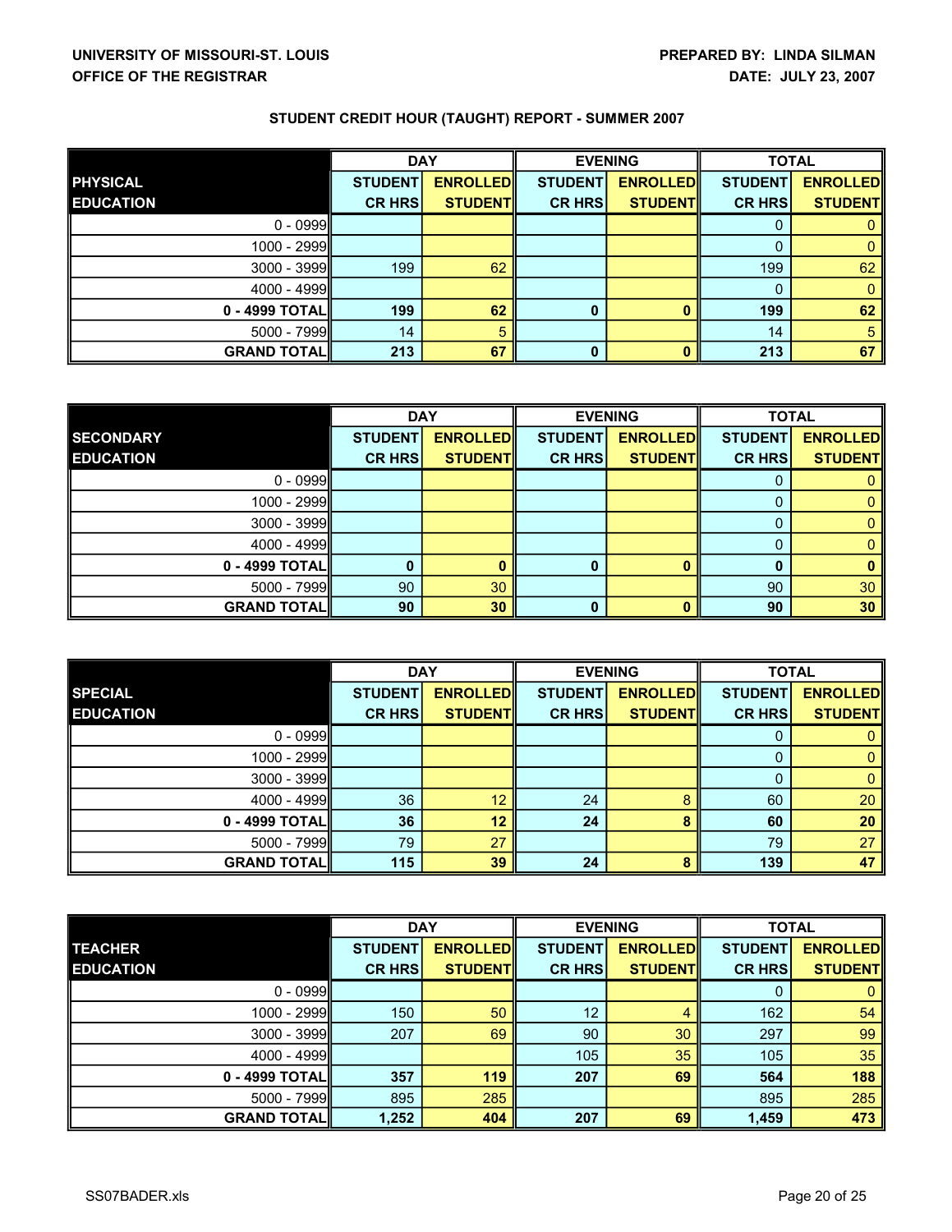|                                          | <b>DAY</b>     |                 | <b>EVENING</b> |                 | <b>TOTAL</b>   |                 |
|------------------------------------------|----------------|-----------------|----------------|-----------------|----------------|-----------------|
| <b>TOTAL COLLEGE OF</b>                  | <b>STUDENT</b> | <b>ENROLLED</b> | <b>STUDENT</b> | <b>ENROLLED</b> | <b>STUDENT</b> | <b>ENROLLED</b> |
| <b>ARTS &amp; SCIENCE</b>                | <b>CR HRS</b>  | <b>STUDENTI</b> | <b>CR HRS</b>  | <b>STUDENT</b>  | <b>CR HRS</b>  | <b>STUDENTI</b> |
| $0 - 0999$                               | 9              |                 | 21             |                 | 30             | 10              |
| 1000 - 2999                              | 6,056          | 1,864           | 2,563          | 806             | 8,619          | 2,670           |
| $3000 - 3999$                            | 1,273          | 448             | 291            | 97              | 1,564          | 545             |
| $4000 - 4999$                            | 774            | 272             | 408            | 136             | 1,182          | 408             |
| $0 - 4999$ TOTAL $\blacksquare$          | 8,112          | 2,587           | 3,283          | 1,046           | 11,395         | 3,633           |
| $5000 - 7999$                            | 806            | 321             |                |                 | 806            | 321             |
| <b>GRAND TOTALI</b>                      | 8,918          | 2,908           | 3,283          | 1,046           | 12,201         | 3,954           |
| **Nursing Pre-Licensure (Arts & Science) | 327            | 106             | 21             |                 | 348            | 113             |

|                                          | <b>DAY</b>     |                 | <b>EVENING</b> |                 | <b>TOTAL</b>   |                 |
|------------------------------------------|----------------|-----------------|----------------|-----------------|----------------|-----------------|
| <b>TOTAL COLLEGE OF</b>                  | <b>STUDENT</b> | <b>ENROLLED</b> | <b>STUDENT</b> | <b>ENROLLED</b> | <b>STUDENT</b> | <b>ENROLLED</b> |
| <b>BUSINESS ADMINISTRATION</b>           | <b>CR HRS</b>  | <b>STUDENTI</b> | <b>CR HRS</b>  | <b>STUDENTI</b> | <b>CR HRS</b>  | <b>STUDENTI</b> |
| $0 - 0999$                               | $\mathbf 0$    |                 |                |                 |                |                 |
| $1000 - 2999$                            | 108            | 36              | 453            | 151             | 561            | 187             |
| $3000 - 3999$                            | 1,536          | 514             | 1,464          | 488             | 3,000          | 1,002           |
| $4000 - 4999$                            | 165            | 131             | 114            | 40              | 279            | 171             |
| $0 - 4999$ TOTAL                         | 1,809          | 681             | 2,031          | 679             | 3,840          | 1,360           |
| $5000 - 7999$                            | 1,294          | 432             | 0              |                 | 1,294          | 432             |
| <b>GRAND TOTALI</b>                      | 3,103          | 1,113           | 2,031          | 679             | 5,134          | 1,792           |
| **Nursing Pre-Licensure (Business Admin) |                |                 |                |                 |                |                 |

|                                             | <b>DAY</b>                      |                                    | <b>EVENING</b>                  |                                    | <b>TOTAL</b>                    |                                    |
|---------------------------------------------|---------------------------------|------------------------------------|---------------------------------|------------------------------------|---------------------------------|------------------------------------|
| <b>TOTAL COLLEGE OF</b><br><b>EDUCATION</b> | <b>STUDENT</b><br><b>CR HRS</b> | <b>ENROLLED</b><br><b>STUDENTI</b> | <b>STUDENT</b><br><b>CR HRS</b> | <b>ENROLLED</b><br><b>STUDENTI</b> | <b>STUDENT</b><br><b>CR HRS</b> | <b>ENROLLED</b><br><b>STUDENTI</b> |
|                                             |                                 |                                    |                                 |                                    |                                 |                                    |
| $0 - 0999$                                  | 0                               |                                    |                                 |                                    |                                 |                                    |
| 1000 - 2999                                 | 178                             | 59                                 | 15                              |                                    | 193                             | 64                                 |
| $3000 - 3999$                               | 794                             | 273                                | 174                             | 58                                 | 968                             | 331                                |
| $4000 - 4999$                               | 96                              | 31                                 | 144                             | 48                                 | 240                             | 79                                 |
| $0 - 4999$ TOTAL                            | 1,068                           | 363                                | 333                             | 111                                | 1,401                           | 474                                |
| $5000 - 7999$                               | 3,037                           | 1,008                              | $\Omega$                        |                                    | 3,037                           | 1,008                              |
| <b>GRAND TOTALI</b>                         | 4,105                           | 1,371                              | 333                             | 111                                | 4,438                           | 1,482                              |
| **Nursing Pre-Licensure (Education)         |                                 |                                    |                                 |                                    |                                 |                                    |

|                                | <b>DAY</b>     |                  | <b>EVENING</b> |                 | <b>TOTAL</b>   |                 |
|--------------------------------|----------------|------------------|----------------|-----------------|----------------|-----------------|
| <b>TOTAL COLLEGE OF</b>        | <b>STUDENT</b> | <b>ENROLLEDI</b> | <b>STUDENT</b> | <b>ENROLLED</b> | <b>STUDENT</b> | <b>ENROLLED</b> |
| <b>FINE ARTS &amp; COMM.</b>   | <b>CR HRSI</b> | <b>STUDENTI</b>  | <b>CR HRS</b>  | <b>STUDENTI</b> | <b>CR HRS</b>  | <b>STUDENTI</b> |
| $0 - 0999$                     |                |                  |                |                 |                |                 |
| 1000 - 2999                    | 1,158          | 384              | 150            | 50              | 1,308          | 434             |
| $3000 - 3999$                  | 637            | 212              | 30             | 10              | 667            | 222             |
| $4000 - 4999$                  | 129            | 38               | 0              |                 | 129            | 38              |
| 0 - 4999 TOTAL                 | 1,924          | 634              | 180            | 60              | 2,104          | 694             |
| $5000 - 7999$                  | 129            | 42               | $\Omega$       |                 | 129            | 42              |
| <b>GRAND TOTALI</b>            | 2,053          | 676              | 180            | 60              | 2,233          | 736             |
| **Nursing Pre-Licensure (FA&C) | 42             | 14               | 6              |                 | 48             | 16              |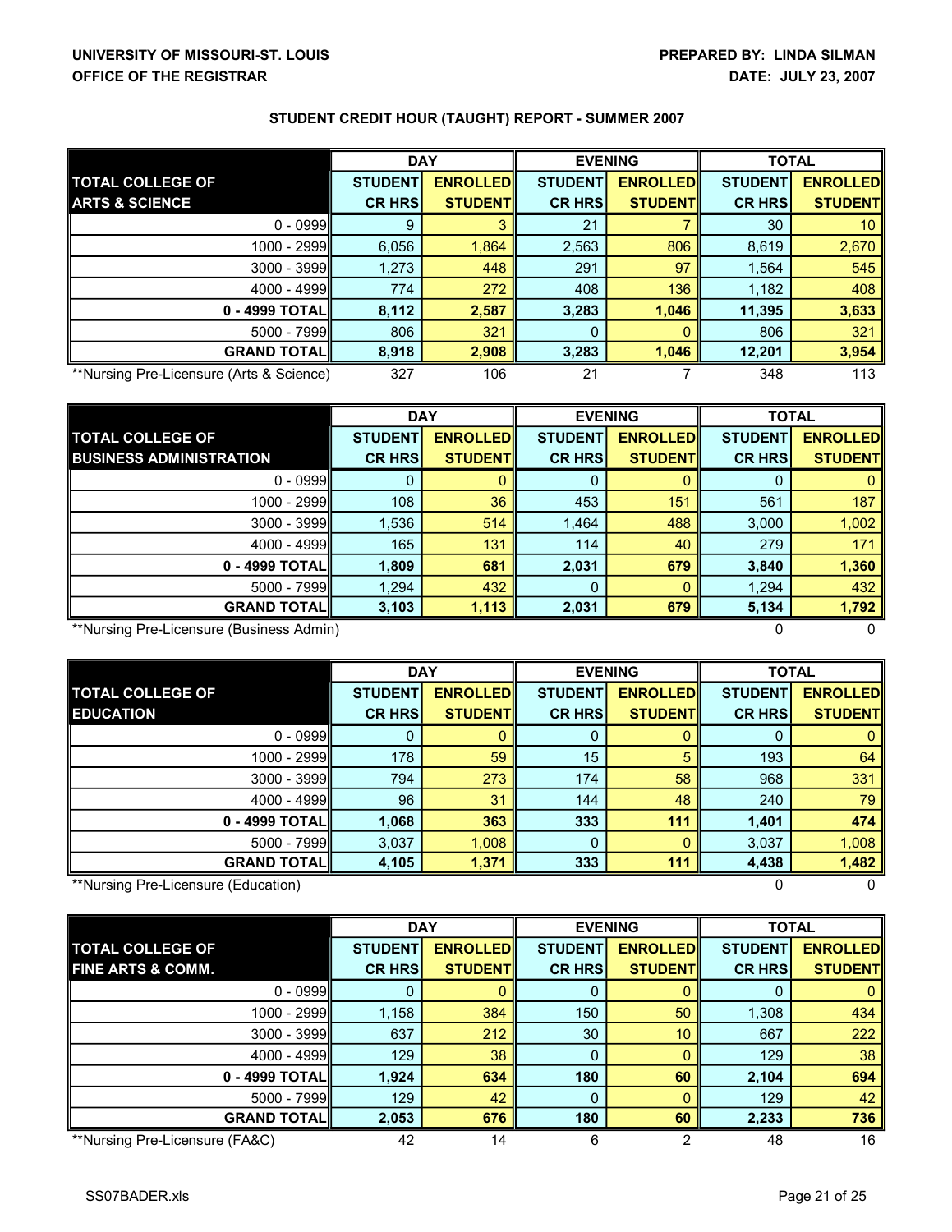|                                            | <b>DAY</b>     |                 | <b>EVENING</b> |                 | <b>TOTAL</b>   |                 |  |
|--------------------------------------------|----------------|-----------------|----------------|-----------------|----------------|-----------------|--|
| <b>UMSL/WU ENGINEERING</b>                 | <b>STUDENT</b> | <b>ENROLLED</b> | <b>STUDENT</b> | <b>ENROLLED</b> | <b>STUDENT</b> | <b>ENROLLED</b> |  |
| <b>PRE-ENGINEERING INC</b>                 | <b>CR HRS</b>  | <b>STUDENT</b>  | <b>CR HRS</b>  | <b>STUDENT</b>  | <b>CR HRS</b>  | <b>STUDENT</b>  |  |
| 0 - 0999 Pre-Engineering                   |                |                 |                |                 |                |                 |  |
| 1000 - 2999 Pre-Engineering                |                |                 | 45             | 15              | 45             | 15              |  |
| $0 - 0999$                                 |                |                 |                |                 | $\Omega$       | 0               |  |
| 1000 - 2999                                |                |                 | 36             | 12              | 36             | 12 <sup>2</sup> |  |
| $3000 - 3999$                              |                |                 | 236            | 79              | 236            | 79              |  |
| $4000 - 4999$                              |                |                 | 152            | 55              | 152            | 55              |  |
| 0 - 4999 TOTAL                             | $\bf{0}$       | 0               | 469            | 161             | 469            | 161             |  |
| $5000 - 7999$                              |                |                 |                |                 | 0              | 0               |  |
| <b>GRAND TOTALI</b>                        | $\Omega$       | n               | 469            | 161             | 469            | 161             |  |
| **Nursing Pre-Licensure (Engineering)<br>0 |                |                 |                |                 |                |                 |  |

|                                         | <b>DAY</b>     |                 | <b>EVENING</b> |                 | <b>TOTAL</b>   |                 |
|-----------------------------------------|----------------|-----------------|----------------|-----------------|----------------|-----------------|
| <b>TOTAL COLLEGE OF</b>                 | <b>STUDENT</b> | <b>ENROLLED</b> | <b>STUDENT</b> | <b>ENROLLED</b> | <b>STUDENT</b> | <b>ENROLLED</b> |
| <b>NURSING</b>                          | <b>CR HRS</b>  | <b>STUDENT</b>  | <b>CR HRS</b>  | <b>STUDENTI</b> | <b>CR HRS</b>  | <b>STUDENT</b>  |
| $0 - 0999$                              |                |                 |                |                 |                |                 |
| $1000 - 2999$                           | 21             |                 |                |                 | 21             |                 |
| $3000 - 3999$                           | 834            | 244             | 75             | 25              | 909            | 269             |
| $4000 - 4999$                           | 557            | 165             | 125            | 40              | 682            | 205             |
| 0 - 4999 TOTAL                          | 1,412          | 416             | 200            | 65              | 1,612          | 481             |
| $5000 - 7999$                           | 647            | 207             |                |                 | 647            | 207             |
| <b>GRAND TOTAL</b>                      | 2,059          | 623             | 200            | 65              | 2,259          | 688             |
| **Nursing Pre-Licensure (Nursing)       | 2,059          | 623             | 200            | 65              | 2,259          | 688             |
| **Nursing Pre-Licensure (Pre-Licensure) | 823            | 209             | 51             | 17              | 874            | 226             |

|                         | <b>DAY</b>     |                 | <b>EVENING</b> |                 | <b>TOTAL</b>   |                 |
|-------------------------|----------------|-----------------|----------------|-----------------|----------------|-----------------|
| <b>TOTAL COLLEGE OF</b> | <b>STUDENT</b> | <b>ENROLLED</b> | <b>STUDENT</b> | <b>ENROLLED</b> | <b>STUDENT</b> | <b>ENROLLED</b> |
| <b>OPTOMETRY</b>        | <b>CR HRS</b>  | <b>STUDENT</b>  | <b>CR HRS</b>  | <b>STUDENT</b>  | <b>CR HRS</b>  | <b>STUDENT</b>  |
| $0 - 0999$              |                |                 |                |                 |                |                 |
| 1000 - 2999             |                |                 |                |                 |                |                 |
| $3000 - 3999$           |                |                 |                |                 |                |                 |
| $4000 - 4999$           |                |                 |                |                 |                |                 |
| $0 - 4999$ TOTAL        |                |                 |                |                 |                |                 |
| $5000 - 7999$           | 545            | 113             |                |                 | 545            | 113             |
| <b>GRAND TOTALI</b>     | 545            | 113             |                |                 | 545            | 113             |

\*\*Nursing PreLicensure (Optometry) 0 0

|                 |                | <b>DAY</b>       |                | <b>EVENING</b>  |                | <b>TOTAL</b>    |
|-----------------|----------------|------------------|----------------|-----------------|----------------|-----------------|
| <b>TOTAL</b>    | <b>STUDENT</b> | <b>ENROLLEDI</b> | <b>STUDENT</b> | <b>ENROLLED</b> | <b>STUDENT</b> | <b>ENROLLED</b> |
| <b>GRADUATE</b> | <b>CR HRS</b>  | <b>STUDENT</b>   | <b>CR HRS</b>  | <b>STUDENT</b>  | <b>CR HRS</b>  | <b>STUDENT</b>  |
| $0 - 0999$      |                |                  |                |                 |                |                 |
| $1000 - 2999$   | 6              |                  |                |                 | ิค             |                 |
| $3000 - 3999$   |                |                  |                |                 |                |                 |
| $4000 - 4999$   |                |                  |                |                 |                |                 |
| 0 - 4999 TOTALI | 6              |                  |                |                 |                |                 |
| $5000 - 7999$   | 120            | 52               |                |                 | 120            | 52 <sub>2</sub> |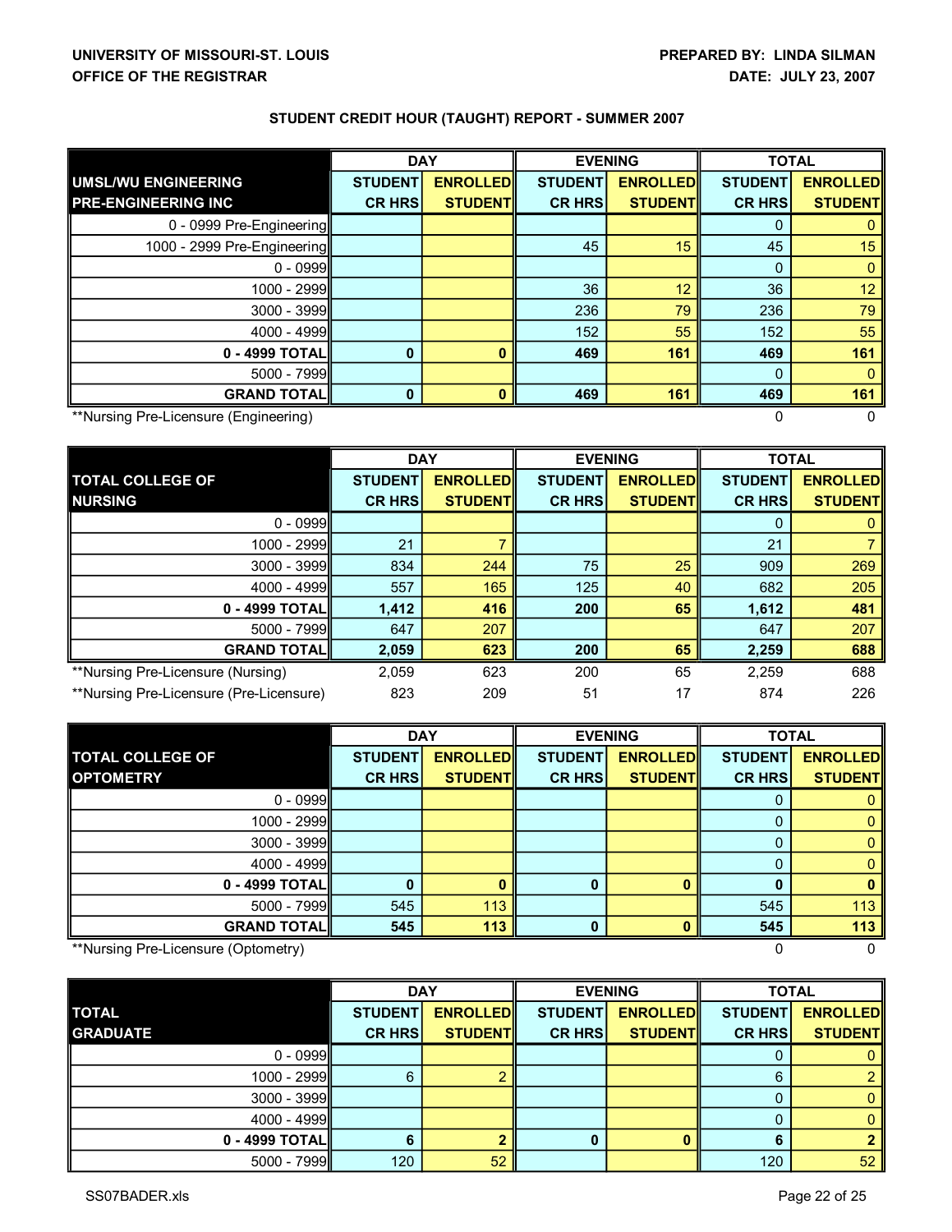| <b>GRAND TOTAL</b><br>mш.                     | 126 | $-20.25$<br>- - |  |  | <br>. ZU | . .<br>54 |
|-----------------------------------------------|-----|-----------------|--|--|----------|-----------|
| **Nursing<br>Pre-l<br>(Graduate)<br>∟icensure |     |                 |  |  |          |           |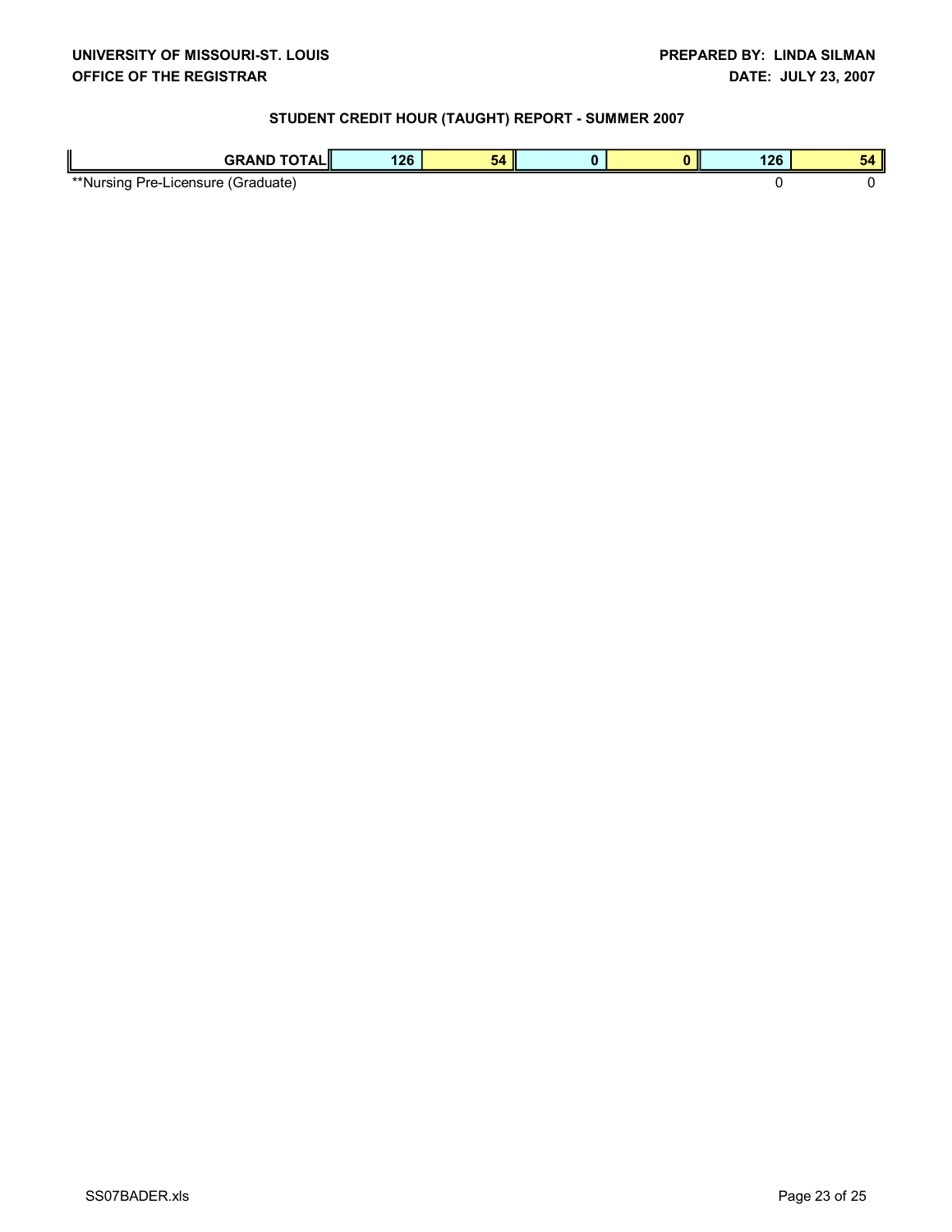|                                           | <b>DAY</b>     |                 | <b>EVENING</b> |                 | <b>TOTAL</b>   |                 |
|-------------------------------------------|----------------|-----------------|----------------|-----------------|----------------|-----------------|
| <b>TOTAL</b>                              | <b>STUDENT</b> | <b>ENROLLED</b> | <b>STUDENT</b> | <b>ENROLLED</b> | <b>STUDENT</b> | <b>ENROLLED</b> |
| <b>MILITARY SCIENCE</b>                   | <b>CR HRS</b>  | <b>STUDENT</b>  | <b>CR HRS</b>  | <b>STUDENT</b>  | <b>CR HRS</b>  | <b>STUDENT</b>  |
| $0 - 0999$                                |                |                 |                |                 |                |                 |
| 1000 - 2999                               |                |                 |                |                 |                |                 |
| $3000 - 3999$                             |                |                 |                |                 |                |                 |
| $4000 - 4999$                             |                |                 |                |                 |                |                 |
| 0 - 4999 TOTAL                            | $\bf{0}$       | 0               |                |                 |                |                 |
| $5000 - 7999$                             |                |                 |                |                 |                |                 |
| <b>GRAND TOTAL</b>                        | ŋ              |                 |                |                 |                |                 |
| **Nursing Pre-Licesure (Military Science) |                |                 |                |                 |                |                 |

|                                 | <b>DAY</b>     |                 | <b>EVENING</b> |                 | <b>TOTAL</b>   |                 |
|---------------------------------|----------------|-----------------|----------------|-----------------|----------------|-----------------|
|                                 | <b>STUDENT</b> | <b>ENROLLED</b> | <b>STUDENT</b> | <b>ENROLLED</b> | <b>STUDENT</b> | <b>ENROLLED</b> |
| <b>TOTAL CO-OP</b>              | <b>CR HRS</b>  | <b>STUDENTI</b> | <b>CR HRS</b>  | <b>STUDENT</b>  | <b>CR HRS</b>  | <b>STUDENTI</b> |
| $0 - 0999$                      |                |                 |                |                 |                |                 |
| $1000 - 2999$                   |                |                 |                |                 |                |                 |
| $3000 - 3999$                   |                |                 |                |                 |                |                 |
| $4000 - 4999$                   | 45             | 12              |                |                 | 45             | 12              |
| 0 - 4999 TOTAL                  | 45             | 12              | 0              |                 | 45             | 12 <sup>2</sup> |
| $5000 - 7999$                   |                |                 |                |                 |                |                 |
| <b>GRAND TOTAL</b>              | 45             | 12              |                |                 | 45             | 12              |
| **Nursing Pre-Licensure (CO-OP) |                |                 |                |                 |                |                 |

|                                 | <b>DAY</b>     |                 | <b>EVENING</b> |                 | <b>TOTAL</b>   |                  |
|---------------------------------|----------------|-----------------|----------------|-----------------|----------------|------------------|
| <b>TOTAL ON CAMPUS</b>          | <b>STUDENT</b> | <b>ENROLLED</b> | <b>STUDENT</b> | <b>ENROLLED</b> | <b>STUDENT</b> | <b>ENROLLEDI</b> |
| <b>BY COURSE LEVEL</b>          | <b>CR HRS</b>  | <b>STUDENTI</b> | <b>CR HRS</b>  | <b>STUDENTI</b> | <b>CR HRS</b>  | <b>STUDENTI</b>  |
| $0 - 0999$                      | 9              |                 | 21             |                 | 30             | 10               |
| 1000 - 2999                     | 7,527          | 2,352           | 3,262          | 1,039           | 10,789         | 3,391            |
| $3000 - 3999$                   | 5,074          | 1,691           | 2,270          | 757             | 7,344          | 2,448            |
| $4000 - 4999$                   | 1,766          | 649             | 943            | 319             | 2,709          | 968              |
| 0 - 4999 TOTAL                  | 14,376         | 4,695           | 6,496          | 2,122           | 20,872         | 6,817            |
| $5000 - 7999$                   | 6,578          | 2,175           | 0              |                 | 6,578          | 2,175            |
| <b>GRAND TOTALI</b>             | 20,954         | 6,870           | 6,496          | 2,122           | 27,450         | 8,992            |
| **Nursing Pre-Licensure (TOTAL) | 3.251          | 952             | 278            | 91              | 3,529          | 1.043            |

|                         | <b>DAY</b>     |                 | <b>EVENING</b> |                 | <b>TOTAL</b>   |                 |
|-------------------------|----------------|-----------------|----------------|-----------------|----------------|-----------------|
| <b>TOTAL OFF CAMPUS</b> | <b>STUDENT</b> | <b>ENROLLED</b> | <b>STUDENT</b> | <b>ENROLLED</b> | <b>STUDENT</b> | <b>ENROLLED</b> |
| <b>BY COURSE LEVEL</b>  | <b>CR HRS</b>  | <b>STUDENTI</b> | <b>CR HRS</b>  | <b>STUDENTI</b> | <b>CR HRS</b>  | <b>STUDENTI</b> |
| $0 - 0999$              | 8              | 5               |                |                 | 8              | 5               |
| $1000 - 2999$           | 408            | 173             |                |                 | 408            | 173             |
| $3000 - 3999$           | 123            | 44              |                |                 | 123            | 44              |
| $4000 - 4999$           | 190            | 62              |                |                 | 190            | 62              |
| 0 - 4999 TOTALI         | 729            | 284             | 0              |                 | 729            | 284             |
| $5000 - 7999$           | 457            | 137             |                |                 | 457            | 137             |
| <b>GRAND TOTALI</b>     | 1,186          | 421             | 0              |                 | 1,186          | 421             |